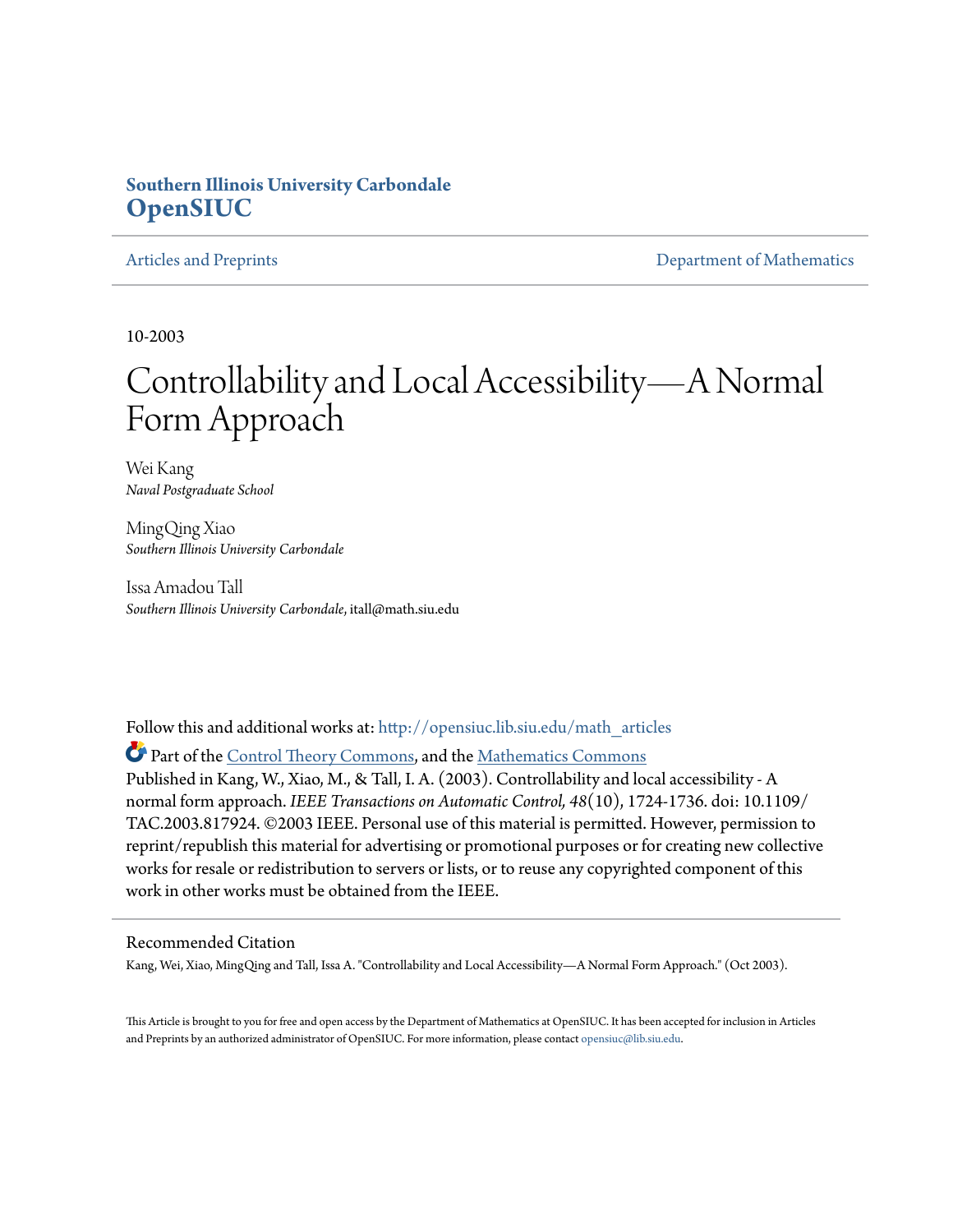# Controllability and Local Accessibility—A Normal Form Approach

Wei Kang, Mingqing Xiao, and Issa Amadou Tall

*Abstract—***Given a system with an uncontrollable linearization at the origin, we study the controllability of the system at equilibria around the origin. If the uncontrollable mode is nonzero, we prove that the system always has other equilibria around the origin. We also prove that these equilibria are linearly controllable provided a coefficient in the normal form is nonzero. Thus, the system is qualitatively changed from being linearly uncontrollable to linearly controllable when the equilibrium point is moved from the origin to a different one. This is called a bifurcation of controllability. As an application of the bifurcation, systems with a positive uncontrollable mode can be stabilized at a nearby equilibrium point. In the last part of this paper, simple sufficient conditions are proved for local accessibility of systems with an uncontrollable mode. Necessary conditions of controllability and local accessibility are also proved for systems with a convergent normal form.**

*Index Terms—***Linearly controllable, nonlinear systems, normal forms, stabilizable.**

#### I. INTRODUCTION

**I** T IS WELL known that a system with an uncontrollable mode in the right-half plane is not stabilizable using smooth for the stabilizable using smooth feedback. Stabilization by nonsmooth or time-dependent feedbacks was studied by many researchers. A large number of publications and elegant results can be found in the literature (see, for instance, [4]–[6], [9], [16], [17], and [19]–[22]).

In this paper, we study the controllability, stabilizability and local accessibility of systems with a single uncontrollable mode. The term *controllability* is used in this paper to represent the controllability of the linearized system. The viewpoint and approach adopted in this paper are fundamentally different from existing publications on nonsmooth or time-dependent feedback stabilization. Instead of focusing on the stability of a single equilibrium point, we study the existence and the controllability of all equilibria in a neighborhood of the point of interest. The theoretical approach in this paper is based on the normal form of nonlinear control systems, a relatively new theoretical tool that has been actively developed during the last ten years. Different from the results in [16], [17], [19], and [20], we do not restrict our attention on homogeneous or generalized triangular systems. The original system is not required to have any triangular structure. On the other hand, the stability achieved by

Manuscript received August 26, 2002; revised March 27, 2003 and April 28, 2003. Recommended by Guest Editors W. Lin, J. Baillieul, and A. Bloch.

W. Kang is with the Department of Applied Mathematics, Naval Postgraduate School, Monterey, CA 93943 USA (e-mail: wkang@nps.navy.mil).

M. Xiao is with the Department of Mathematics, Southern Illinois University, Carbondale, IL 62901 USA.

I. A. Tall is with the Department of Mathematics, University of California, Davis, CA 95616 USA.

Digital Object Identifier 10.1109/TAC.2003.817924

the feedback in this paper is local, while the results from [16], [17], [19], and [20] are global. In addition, we do assume that the system has a single uncontrollable mode and a single input. Given the rapid development in the normal form theory of systems with multiple uncontrollable modes and multiple inputs, we hope that this restriction will be removed in the future.

Given a system with a nonzero uncontrollable mode and a linearly controllable part, we prove that there always exists an infinite number of equilibria around this point. More importantly, it is proved that the controllability of a system could change when the equilibrium point is varied. This qualitative change in controllability is called a *bifurcation* of the control system [12]. As a by-product of the bifurcation in controllability, a system with a positive uncontrollable mode at an equilibrium point may have infinitely many, arbitrarily close equilibrium points at which the system becomes linearly controllable. Thus, the system can be stabilized at a point sufficiently close to the desired equilibrium. In addition to the stabilization, we also proved a simple relationship between the normal form of a system and its local accessibility. Even if a system has uncontrollable mode, its local accessibility can be easily determined based on its normal form. Necessary conditions for controllability and local accessibility are also addressed.

This paper is organized as follows. Sections II and III focus on the bifurcation of controllability. Theorems are introduced in Section II. They are proved in Section III. In Section IV, examples are introduced for the problem of feedback stabilization. The feedback is designed based on the bifurcation of controllability. In Section V, a partial result on the necessary condition for linearly controllable systems is proved. In Section VI, the local accessibility of nonlinear systems is addressed. Results on both sufficient and necessary conditions for local accessibility are introduced and proved.

#### II. EQUILIBRIUM SET AND CONTROLLABILITY

Before the introduction of the theory, we use the following simple example to illustrate some basic concepts and ideas. Consider the following system:

$$
\dot{x} = x - u^2
$$

The linearization of the system has a positive uncontrollable eigenvalue at the origin  $x = 0$ . The system cannot be stabilized at  $x = 0$  by any state feedback because  $x(t)$  approaches  $-\infty$ if the initial condition satisfies  $x_0 < 0$ . On the other hand, the origin is not the only equilibrium point of the system. In fact, given any initial state  $x_0 > 0$ , we define the control input as

0018-9286/03\$17.00 © 2003 IEEE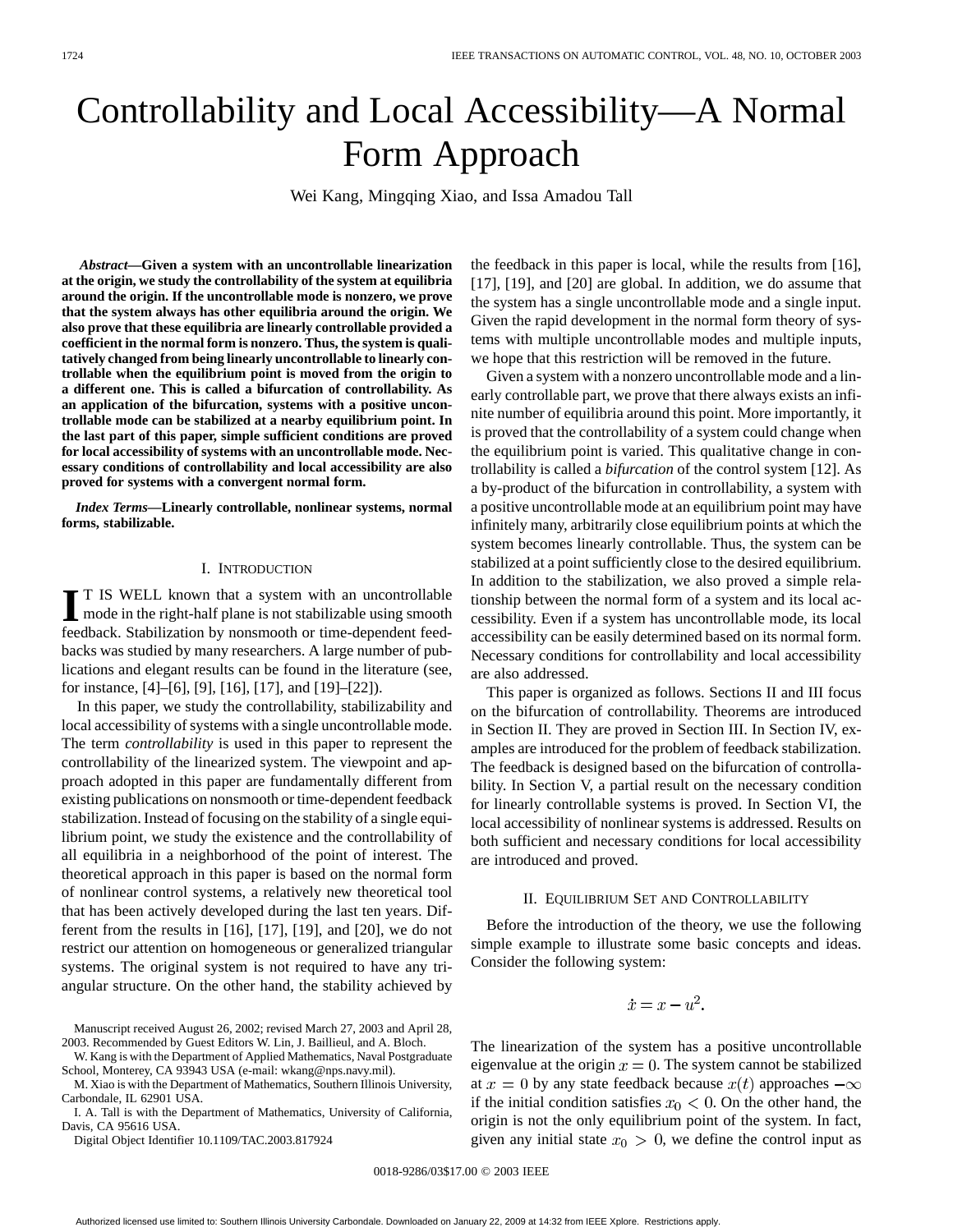$u = \sqrt{x_0}$ . Then, the system has a constant solution  $x(t) = x_0$ , i.e.  $x_0$  is an equilibrium point of the system. Furthermore, the linearization of the system at  $(x, u) = (x_0, \sqrt{x_0})$  is

$$
(A, B) = (1, -2\sqrt{x_0})
$$

which is controllable. Therefore, the system can be practically stabilized at an equilibrium point close to the origin provided the initial state satisfies  $x_0 > 0$ . In this example, the set of equilibrium points helps to practically stabilize the system when it is impossible to asymptotically stabilize the solution  $x = 0$  by any state feedback. This is not an isolated case. In this paper, we prove that a large family of uncontrollable systems has similar properties. We use the invariants of nonlinear control systems to characterize the equilibrium set and the controllability of systems with an uncontrollable mode.

Consider a nonlinear system with a single input in the following form:

$$
\dot{x} = f(x, u) \tag{2.1}
$$

where  $x \in \mathbb{R}^n$  is the state variable, and  $u \in \mathbb{R}$  is the control input.  $f: \mathbb{R}^{n+1} \to \mathbb{R}^n$  is assumed to be  $C^k$  for sufficiently large  $k$ .

*Definition 1:* A point  $x_e \in \mathbb{R}^n$  is an equilibrium or equilibrium point of (2.1) if and only if  $\exists u_e \in \Re$  so that

$$
f(x_e, u_e) = 0. \tag{2.2}
$$

System (2.1) is said to be linearly controllable at  $(x_e, u_e)$  if its linearization

$$
\dot{\bar{x}} = F\bar{x} + Gu \tag{2.3}
$$

is controllable where

$$
F = \frac{\partial f(x, u)}{\partial x}\bigg|_{(x_e, u_e)} \quad G = \frac{\partial f(x, u)}{\partial u}\bigg|_{(x_e, u_e)}.
$$

Without loss of generality, we assume  $f(0,0) = 0$ .

*Assumption 1:* We assume that  $f(x, u)$  is  $C^k$  for sufficiently large  $k$ . We also assume that the linearization  $(F, G)$  at the origin  $x_e = 0$  has one uncontrollable mode with eigenvalue  $\lambda \neq 0$ .

From Assumption 1, we adopt the following normal form for the linearization at  $x_e = 0$ :

$$
F = \begin{bmatrix} \lambda & 0 & 0 & 0 & \cdots & 0 \\ 0 & 0 & 1 & 0 & \cdots & 0 \\ 0 & 0 & 0 & 1 & \cdots & 0 \\ \vdots & \vdots & \vdots & \ddots & \vdots & \vdots \\ 0 & 0 & 0 & 0 & \cdots & 1 \\ 0 & 0 & 0 & 0 & \cdots & 0 \end{bmatrix} \quad G = \begin{bmatrix} 0 \\ 0 \\ 0 \\ \vdots \\ 0 \\ 1 \end{bmatrix} .
$$
 (2.4)

If the original linearization is not in this form, it is well known that it can be transformed to (2.4) by a linear change of coordinates and linear feedback. With the linearization (2.4), the nonlinear control system is in the following form:

$$
\dot{z} = \lambda z + f_1^{[2+]}(z, x, u)
$$
  
\n
$$
\dot{x}_1 = x_2 + f_{2,1}^{[2+]}(z, x, u)
$$
  
\n
$$
\dot{x}_2 = x_3 + f_{2,2}^{[2+]}(z, x, u)
$$
  
\n
$$
\vdots
$$
  
\n
$$
\dot{x}_{n-1} = u + f_{2,n-1}^{[2+]}(z, x, u)
$$
\n(2.5)

where the superscript in  $f_1^{2+1}(z, x, u)$  implies that the Taylor expansion of the function  $f_1$  starts with quadratic or higher degree terms. Equivalently

$$
f_1^{[2+]}(0,0,0) = 0 \quad \frac{\partial f_1^{[2+]} }{\partial(z,x,u)}(0,0,0) = 0. \tag{2.6}
$$

The definition of the superscripts in  $f_{2,i}^{[2+]}$  is similar. It is proved in this paper that the set of equilibria around the origin is a smooth curve. At two different equilibria, the controllability of the system may change. Following [12], if a *qualitative* property such as controllability is changed, we say that the control system has a bifurcation. In this paper, we study the bifurcation of the controllability around an uncontrollable point.

The analysis and proofs in this paper are based on the normal form theory of control systems. In the case  $u \equiv 0$ , it is well known from the Poincaré–Dulac theorem [1] that (2.1) can be reduced to the canonical form

$$
\dot{y} = Fy + w(y) + O(y)^{d+1} \tag{2.7}
$$

by means of a formal change of variables  $x = y + \theta(y)$ , where all monomials in  $w$  are resonant. Kang and Krener [14] initiated the extension of the Poincaré normal form to control systems. More general results on normal forms were obtained by several authors (see  $[2]$ ,  $[7]$ ,  $[11]$ , and  $[25]$ ). The normal form theory covered a large family of systems including controllable, uncontrollable, continuous and discrete-time systems. In this paper, we study the controllability around a linearly uncontrollable equilibrium of nonlinear systems by making use of the normal form from [2], [12], and [25]. We prove that the homogeneous terms in the normal form characterizes the controllability of a system at the points in the equilibrium set.

*Theorem 2.1:* Consider a system (2.5). Suppose  $\lambda \neq 0$ . Then, in a neighborhood of the origin, its set of equilibrium constitutes a smooth curve in  $\mathbb{R}^n$  which passes through the origin. Furthermore, the curve of equilibrium points can be parameterized as a function of  $x_1$  satisfying

$$
z = z_e(x_1) \t z_e(0) = 0 \t and \t \frac{dz_e}{dx_1}(0) = 0
$$
  

$$
x_2 = x_{e,2}(x_1) \t x_{e,2}(0) = 0 \t and \t \frac{dx_{e,2}}{dx_1}(0) = 0
$$
  

$$
\vdots
$$
  

$$
x_{n-1} = x_{e,n-1}(x_1) \t x_{e,n-1}(0) = 0
$$
  
and 
$$
\frac{dx_{e,n-1}}{dx_1}(0) = 0
$$
 (2.8)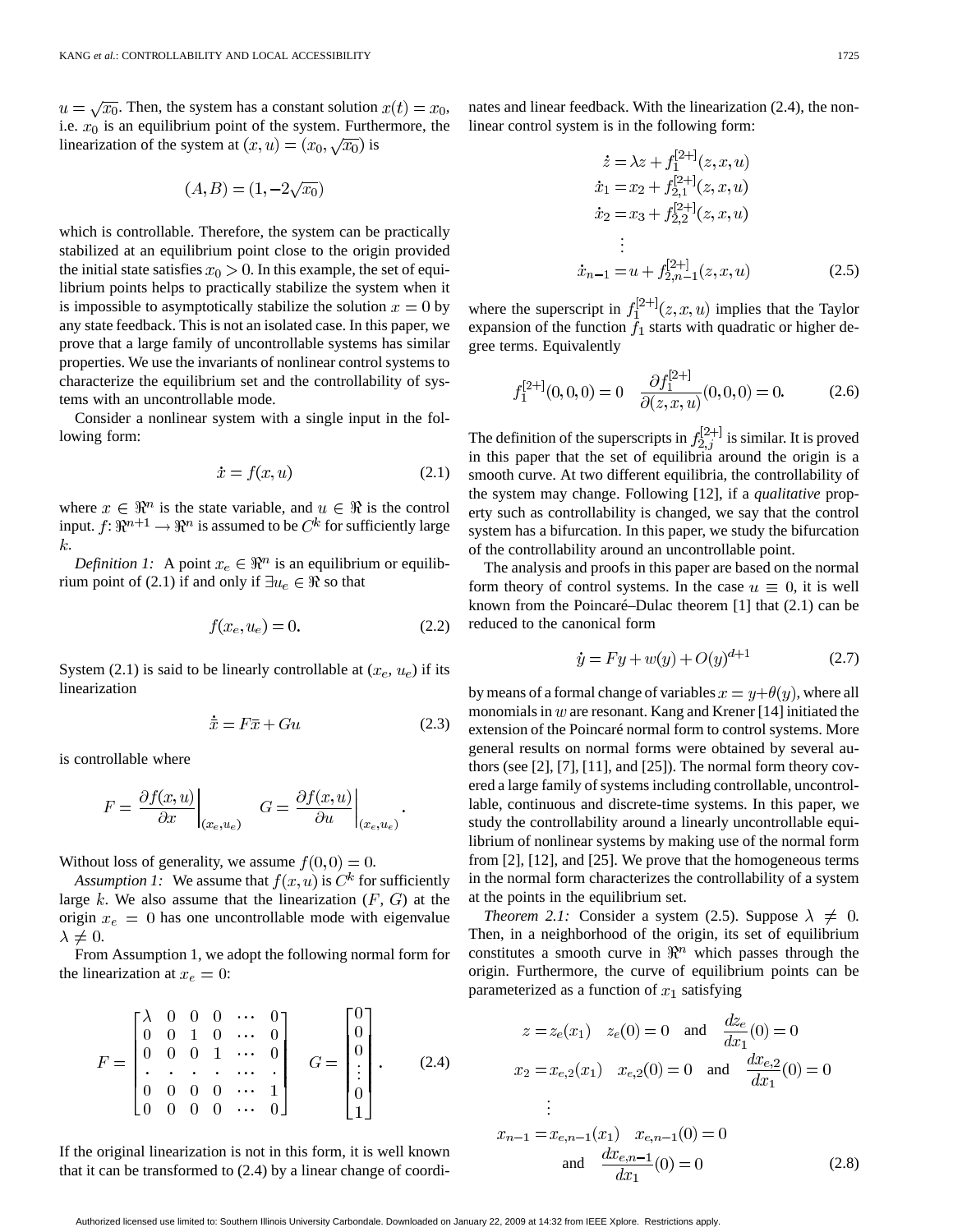i.e.,  $x_1$  is a parameter, and  $x_1$ -axis is the tangent line of the curve at  $(z, x) = (0, 0)$ .

The proof of the theorem can be found in Section III. According to Theorem 2.1, the existence of equilibrium points around an uncontrollable point is guaranteed. The geometry of the set of equilibrium points is illustrated by the parameterization. The following theorems are about the controllability of these equilibrium points. In the next theorem,  $f_1$  represents the right-hand side of the  $\dot{z}$  equation in (2.5), i.e.,

$$
f_1 = \lambda z + f_1^{[2+]}(z, x, u).
$$

In (2.9), the variable  $x_n$  represents the control input u to simplify the notation.

*Theorem 2.2:* Consider a control system (2.5) with a nonzero uncontrollable mode  $\lambda$ . Suppose

$$
\frac{\partial^2 f_1(z, x, x_n)}{\partial x_1^2}\Big|_{(0,0,0)} + \lambda \frac{\partial^2 f_1(z, x, x_n)}{\partial x_1 \partial x_2}\Big|_{(0,0,0)} + \cdots + \lambda^{n-1} \frac{\partial^2 f_1(z, x, x_n)}{\partial x_1 \partial x_n}\Big|_{(0,0,0)} \neq 0. \quad (2.9)
$$

Then, there exists a neighborhood of the origin in which (2.5) is linearly controllable at any equilibrium point except for  $(z, x) =$  $(0,0).$ 

The condition (2.9) is a sufficient condition for controllability. It does not require the system to be in normal form. However, if (2.9) is not satisfied, it is still possible for (2.5) to be controllable. In such a case, the conclusion of the theorem is based on the normal form. In the following, the normal form of control systems is introduced without proof (see [15] and [25]). They play a key role in the proof of all the main theorems. A system is equivalent to its normal form under change of coordinates and feedback. Therefore, to prove the main theorems about general control systems, it is enough to prove the result for systems in normal form, which significantly simplifies the proof of the theorems. According to [15] and [25], a transformation consists of the following change of coordinates and feedback:

$$
\begin{bmatrix} \tilde{z} \\ \tilde{x} \end{bmatrix} = \begin{bmatrix} z \\ x \end{bmatrix} - \sum_{k=2}^{d} \begin{bmatrix} \phi_1^{[k]}(z, x) \\ \phi_2^{[k]}(z, x) \end{bmatrix}
$$

$$
\tilde{u} = u - \sum_{k=2}^{d} \alpha^{[k]}(z, x, u)
$$
(2.10)

where  $\phi_1^{[k]}$  and  $\alpha^{[k]}$  are homogeneous polynomials of degree k in its arguments,  $\phi_2^{[k]}$  is a  $k-1$ -dimensional vector whose entries are homogeneous polynomials of degree  $k$ . The highest degree  $d$  is selected to be large enough so that adequate information about the local performance of a system can be extracted from the Taylor expansion. It was proved in [15] and [25] that there exists a transformation under which  $(2.5)$  can be transformed to

$$
\dot{z} = \lambda z + \sum_{j=1}^{n} x_j^2 Q_j(z, \bar{x}_j) + x_1 S(z) + O(z, x, u)^{d+1}
$$
  
\n
$$
\dot{x}_1 = x_2 + \sum_{j=3}^{n} x_j^2 P_{1j}(z, \bar{x}_j) + O(z, x, u)^{d+1}
$$
  
\n
$$
\dot{x}_2 = x_3 + \sum_{j=4}^{n} x_j^2 P_{2j}(z, \bar{x}_j) + O(z, x, u)^{d+1}
$$
  
\n:  
\n:  
\n
$$
\dot{x}_i = x_{i+1} + \sum_{j=i+2}^{n} x_j^2 P_{ij}(z, \bar{x}_j) + O(z, x, u)^{d+1}
$$
  
\n:  
\n:  
\n:  
\n
$$
\dot{x}_{n-2} = x_{n-1} + x_n^2 P_{n-2,n}(z, \bar{x}_n) + O(z, x, u)^{d+1}
$$

$$
\dot{x}_{n-1} = u + O(z, x, u)^{d+1}
$$
\n(2.11)

where  $\bar{x}_j = (x_1, x_2, \dots, x_j)^T$  (we also denote  $\bar{x}_{n-1} = x$  and  $\bar{x}_1 = x_1$ ), and

$$
Q_j(z, \bar{x}_j) = Q_j^{[0]} + Q_j^{[1]}(z, \bar{x}_j) + \cdots
$$
  
+  $Q_j^{[d-2]}(z, \bar{x}_j)$   

$$
S(z) = S^{[1]}(z) + S^{[2]}(z) + \cdots
$$
  
+  $S^{[d-1]}(z)$   

$$
P_{ij}(z, \bar{x}_j) = P_{ij}^{[0]} + P_{ij}^{[1]}(z, \bar{x}_j) + \cdots
$$
  
+  $P_{ij}^{[d-2]}(z, \bar{x}_j).$  (2.12)

Once again, the variable  $x_n$  in (2.11) represents the control input u. To simplify the notation, we use  $(z, x)$  and u instead of  $(\tilde{z}, \tilde{z})$  $\tilde{x}$ ) and  $\tilde{u}$  as the state variable and the input in the normal form. According to [11], the computation of the normal form for a given system is equivalent to solving systems of linear algebraic equations. So, there is no fundamental obstacle toward the computation of the normal form. Therefore, the computation of the normal form can be carried out using the software equipped with linear algebraic equation solvers such as MAPLE, Mathematica, and Matlab.

*Theorem 2.3:* Consider a control system (2.5) with a nonzero  $\lambda$ . Suppose the normal form of (2.5) is (2.11). Suppose there exists an integer  $k \geq 2$  so that

$$
Q_1^{[k-2]}(0, x_1) \not\equiv 0. \tag{2.13}
$$

Then, there exists a neighborhood of the origin in which (2.5) is linearly controllable at all equilibrium points except for  $(z, x) =$  $(0,0).$ 

The theorems state that under assumption (2.9) or (2.13), the system (2.5) is controllable at all equilibrium points in a neighborhood of the origin, although the system is not linearly controllable at  $(z, x) = (0, 0)$ . Thus the origin is an isolated uncontrollable equilibrium point. It suggests that if a system is not linearly controllable at this equilibrium, we can control the system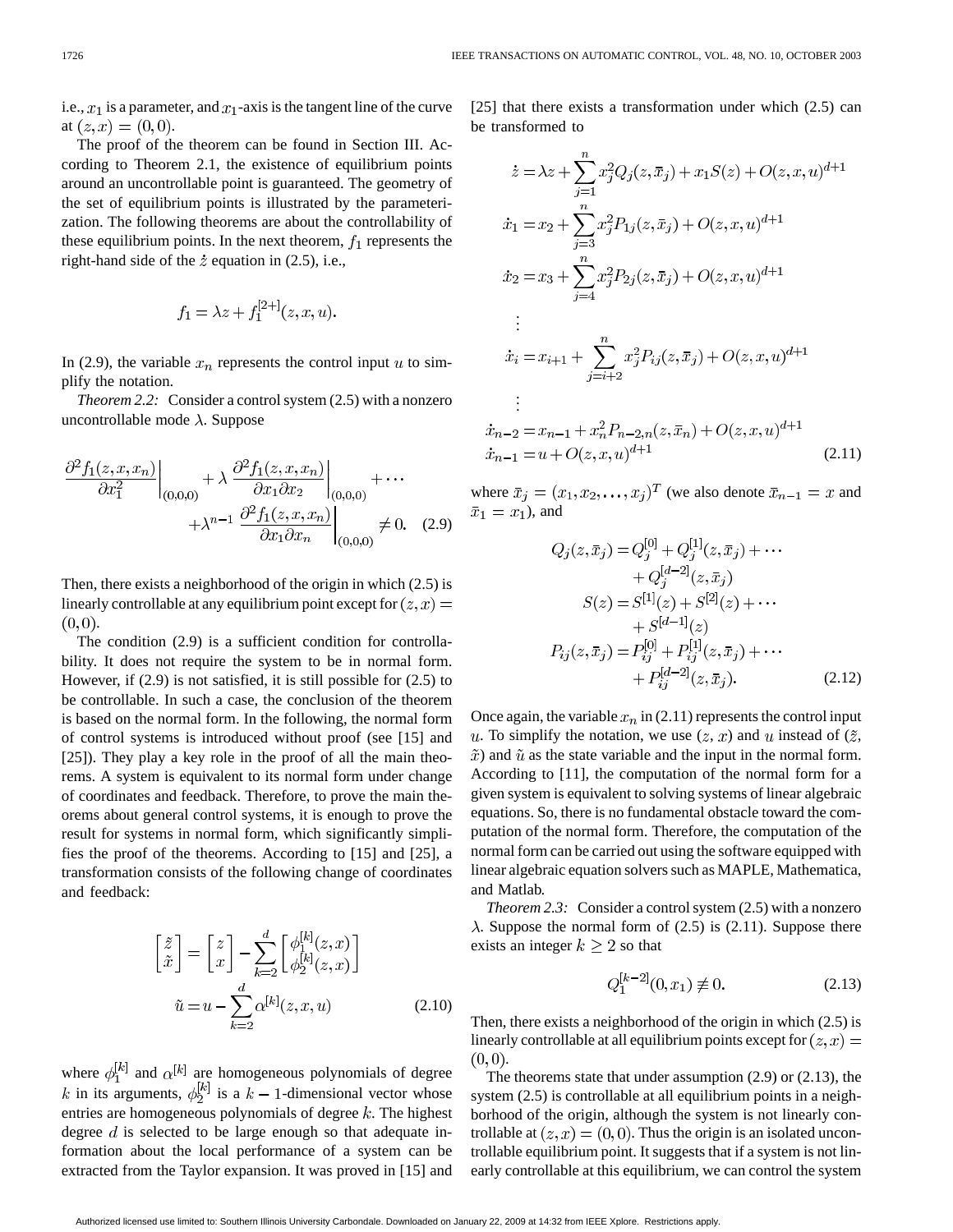by stabilizing it at a nearby equilibrium. The proofs of the theorems are given in the next section. In the proof, it is shown that  $Q_1^{[0]} \neq 0$  is equivalent to condition (2.9). So, (2.9) is more restrictive than (2.13). However, it is easy to check (2.9) because the derivatives in (2.9) can be computed without transforming the system into its normal form. Condition (2.13) requires the system to be transformed to normal form, which could be cumbersome for high degree terms. Nevertheless, Theorem 2.3 reveals an interesting fact: around an uncontrollable equilibrium of a nonlinear system, it is highly possible for the system to be controllable at other equilibrium points in a neighborhood. Theorem 2.3 is equivalent to the fact that a system not controllable in a neighborhood must satisfy the following infinite number of algebraic equations:

$$
Q_1^{[k-2]}(0, x_1) = 0
$$

for all  $k \geq 2$ .

From Theorem 2.3, it is proved that  $(2.13)$  is a sufficient condition for a system to be linearly controllable. In Section V, it is proved that (2.13) is also a necessary condition, provided that the normal form is convergent.

#### III. PROOF OF THE THEOREMS

*The proof of theorem 2.1:* Denote the right-hand side of (2.5) by  $f(z, x, u)$ . It is easy to check that

$$
\frac{\partial f(z, x, u)}{\partial (z x_2 \cdots x_{n-1} u)}\Big|_{(z, x_2, \cdots, x_{n-1}, u)=(0, \cdots, 0)}
$$
\n
$$
= \begin{bmatrix}\n\lambda & 0 & 0 & \cdots & 0 \\
0 & 1 & 0 & \cdots & 0 \\
\vdots & \vdots & \vdots & \ddots & \vdots \\
0 & 0 & 0 & \cdots & 1\n\end{bmatrix}.
$$
\n(3.1)

Since  $\lambda \neq 0$ , the matrix has full rank. According to the implicit function theorem, there exists a neighborhood of  $(z, x, u) =$  $(0,0,0)$  such that  $f(z, x, u) = 0$  has a unique solution

$$
z = z_e(x_1)
$$
  
\n
$$
x_2 = x_{e,2}(x_1)
$$
  
\n...  
\n
$$
x_{n-1} = x_{e,n-1}(x_1)
$$
  
\n
$$
u = u_e(x_1)
$$
 (3.2)

satisfying

$$
z_e(0) = x_{e,2}(0) = \dots = x_{e,n-1}(0) = u_e(0) = 0. \tag{3.3}
$$

Now we prove that the function  $z_e(x_1)$  and  $x_{e,i}(x_1)$  consists of quadratic and higher degree terms only. From (2.5) and the definition of equilibrium point

$$
x_{e,i}(x_1) = -f_{2,i-1}^{[2+]}(z_e(x_1), x_1, x_{e,2}(x_1), \cdots, \newline x_{e,n-1}(x_1), u_e(x_1)).
$$
 (3.4)

The right-hand side are terms of  $O(x_1)^2$ . So

$$
\frac{dx_{e,i}}{dx_1}(0) = 0
$$

for  $i = 1, \dots, n - 1$ . Similarly, it can be proved that the derivatives of  $z_e(x_1)$  and  $u_e(x_1)$  at  $x_1 = 0$  equal zero.  $\Box$ 

In the following, we prove Theorem 2.3 first. Then, it will be shown that Theorem 2.2 is a corollary of Theorem 2.3. The following Lemma is used in the proof of Theorem 2.3.

*Lemma 3.1:* Consider a system in the normal form (2.11) of degree d. Let  $k_0, 2 \leq k_0 \leq d$ , be the smallest positive integer so that

$$
Q^{[k_0-2]}(0, x_1) \not\equiv 0. \tag{3.5}
$$

Then the equilibrium set of (2.11) satisfies

$$
z_e = O(x_1)^{k_0}, x_{e,2} = O(x_1)^{k_0}, \dots
$$
  

$$
x_{e,n-1} = O(x_1)^{k_0}, u_e = O(x_1)^{k_0}. \quad (3.6)
$$

*Proof:* Since the normal form of higher degree terms does not appear in the proof, we consider the normal form to the degree  $k_0$  only, i.e., consider the case  $d = k_0$ . The equation

$$
u_e + O(z_e, x_1, x_{e,2}, \cdots, x_{e,n-1}, u_e)^{k_0} = 0
$$

implies that

$$
u_e = O(x_1)^{k_0}.\t\t(3.7)
$$

From the equation of  $\dot{x}_{n-2}$  in (2.11), the nonlinear term in the normal form contains  $x_n^2$ . From (3.7), we have  $O(x_1)^{k_0}$ . Repeating this procedure, it can be proved that

$$
x_i = O(x_1)^{k_0} \tag{3.8}
$$

for  $i = 2, \ldots, n - 1$ . Now we consider the first equation of (2.11). Suppose the lowest nonzero term in the Taylor expansion of  $z_e(x_1)$  has degree  $k_1$ , i.e.

$$
z_e(x_1) = z_e^{[k_1]}(x_1) + O(x_1)^{k_1+1}
$$

where  $z_e^{[k_1]}(x_1) \neq 0$ . We must prove  $k_0 \leq k_1$ . Consider the equilibrium equation

$$
\lambda z_e + \sum_{i=1}^{n} x_{e,i}^2 Q(z_e, \bar{x}_{e,i}) + x_{e,1} S(z_e) + O(z_e, x_e, u_e)^{k_0+1} = 0
$$
\n(3.9)

where  $x_{e,1} = x_1$ . Equation (3.8) implies

$$
x_{e,2}^2 Q_2(z_e, \bar{x}_{e,i}) + \dots + x_{e,n-1}^2 Q_{n-1}(z_e, \bar{x}_{e,i}) = O(x_1)^{k_0+1};
$$
  
\n
$$
x_{e,1} S(z_e) = O(x_1)^{k_1+1}
$$
  
\n
$$
\lambda z_e = \lambda z^{[k_1]}(x_1) + O(x_1)^{k_1+1}
$$
\n(3.10)

and

$$
x_1^2 Q(z_e, x_1) = x_1^2 Q(0, x_1) + O(x_1)^{k_1+2}
$$
  
= 
$$
x_1^2 Q^{[k_0-2]}(0, x_1) + O(x_1)^{k_0+1}
$$
  
+ 
$$
O(x_1)^{k_1+2}.
$$
 (3.11)

If  $k_1 < k_0$ , then (3.10) and (3.11) imply that the only degree  $k_1$ term in (3.9) is in  $\lambda z$ . Thus, (3.9) does not hold. So,  $k_1 \geq k_0$ . *Remark:* Actually,  $z_e$  satisfies

$$
z_e^{[k_0]}(x_1) = -\frac{1}{\lambda} Q_1^{[k_0-2]}(0, x_1) x_1^2.
$$
 (3.12)

 $\triangleleft$ 

Now, we are ready to prove Theorem 2.3.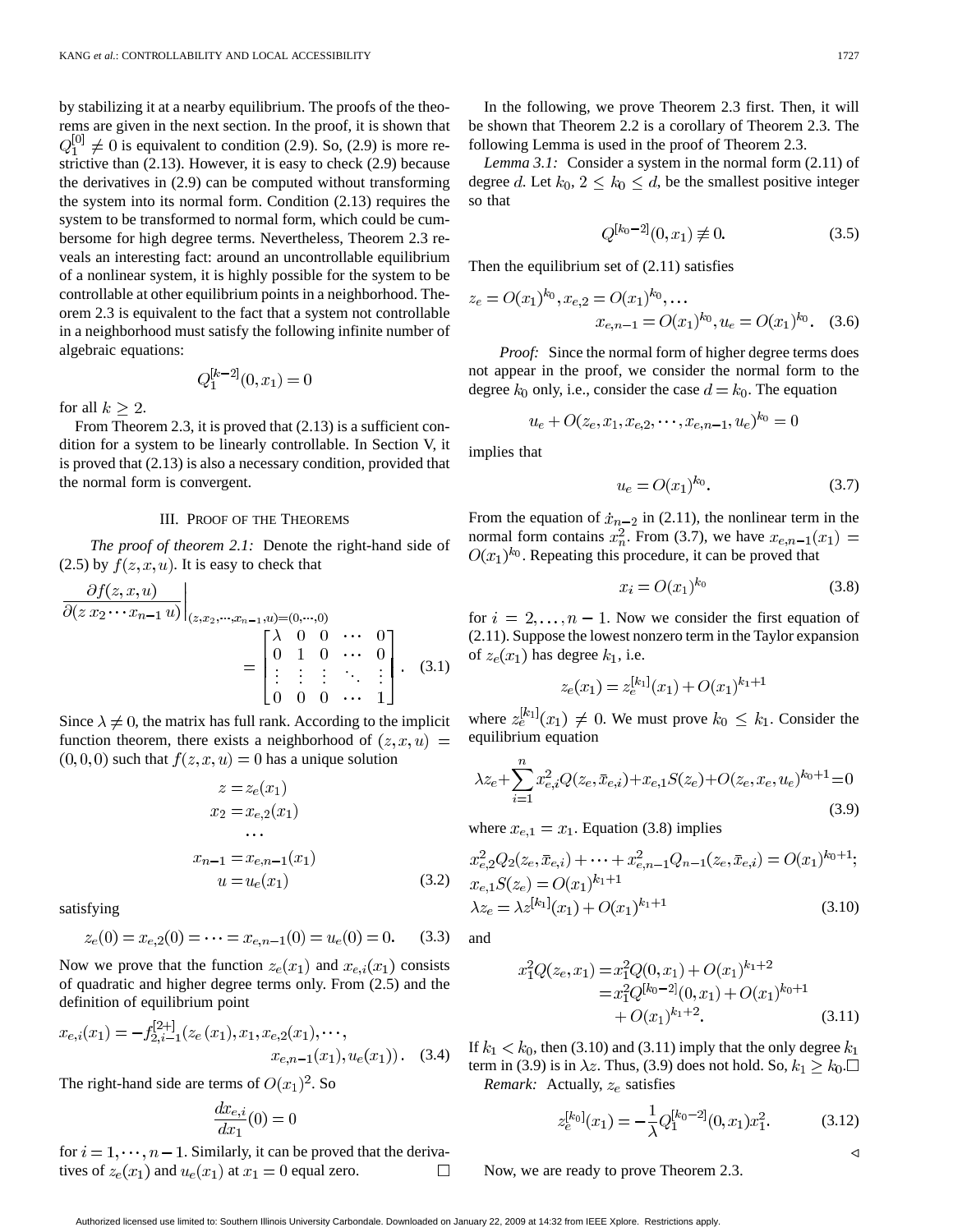*The proof of theorem 2.3:* Consider a system (2.11) in normal form. Suppose that  $k = k_0$  is the smallest positive integer so that (2.13) holds. We assume  $d = k_0$  in the normal form because all terms of degree greater than  $k_0$  are not involved in the proof. Denote the right-hand side of (2.11) by  $f(z, x, u)$ . Notice that (3.13) and (3.14), shown at the bottom of the page, hold, The equilibrium points satisfy  $x_{e,i} = O(x_1)^{k_0}$ , for  $i = 2, ..., n$ , and  $z_e = O(x_1)^{k_0}$  (Lemma 3.1). Evaluating (3.13) at an equilibrium point yields

$$
\frac{\partial f}{\partial(z, x_1, \dots, x_{n-1})}\Big|_{(z=z_e, x_2=x_{e,2}, \dots, x_n=x_{e,n})}
$$
\n
$$
\times \begin{bmatrix}\nc_{11} & \frac{\partial}{\partial x_1} (x_1^2 Q_1^{[k_0-2]}(0, x_1)) & 0 & \cdots & 0 \\
0 & 0 & 1 & \cdots & 0 \\
\vdots & \vdots & \vdots & \ddots & \vdots \\
0 & 0 & 0 & \cdots & 1 \\
0 & 0 & 0 & \cdots & 0\n\end{bmatrix} + O(x_1)^{k_0}.
$$
\n(3.15)

At an equilibrium point

$$
\left. \frac{\partial f}{\partial u} \right|_{(z_e, x_1, x_{e,2}, \cdots, x_{e,n})} = \begin{bmatrix} 0 \\ \vdots \\ 0 \\ 1 \end{bmatrix} + O(x_1)^{k_0}.
$$
 (3.16)

Thus, the controllability matrix is

$$
\begin{bmatrix} 0 & \cdots & 0 & \frac{\partial}{\partial x_1} \left( x_1^2 Q_1^{[k_0-2]}(0, x_1) \right) \\ 0 & \cdots & 1 & 0 \\ \vdots & \ddots & \vdots & \vdots \\ 1 & \cdots & 0 & 0 \end{bmatrix} + O(x_1)^{k_0}. \quad (3.17)
$$

The determinant of the matrix is

$$
D(x_1) = -\frac{\partial}{\partial x_1} \left( x_1^2 Q_1^{[k_0 - 2]}(0, x_1) \right) + O(x_1)^{k_0}.
$$
 (3.18)

Therefore,  $D(x_1)$  is not zero if  $x_1$  is small and  $x_1 \neq 0$ , provided (3.5) holds. This implies that the system is controllable at all equilibria around the origin.  $\Box$ 

*Remark:* If the eigenvalue corresponding to the uncontrollable mode is zero, more bifurcation analysis is needed. It is proved in [12] that the set of equilibrium points may be either a single point set, or a smooth curve, depending on the nonlinear normal form of the system. The topology of the equilibrium set may change, which is addressed in [12] as a bifurcation of equilibrium sets. ◁

In the following, Theorem 2.2 is proved as a corollary of Theorem 2.3. In the proof, we need the following lemma.

*Lemma 3.2:* Given a system (2.5), the value defined by the left-hand side of (2.9) is invariant under any transformation of the form (2.10).

*Proof:* In the following,  $\mathcal L$  is the operator defined as follows:

$$
\mathcal{L}(f_1) := \frac{\partial^2 f_1(z, x, x_n)}{\partial x_1^2} \bigg|_{(0,0,0)} + \lambda \frac{\partial^2 f_1(z, x, x_n)}{\partial x_1 \partial x_2} \bigg|_{(0,0,0)} + \cdots + \lambda^{n-1} \frac{\partial^2 f_1(z, x, x_n)}{\partial x_1 \partial x_n} \bigg|_{(0,0,0)}.
$$
 (3.19)

Its value is completely determined by the quadratic terms in . It is known that  $\phi_i^{k}$ ,  $i = 1, 2$ , in (2.10) with does not change the quadratic part of a system. Therefore, we only consider quadratic transformations in the following form:

$$
\tilde{z} = z - \phi_1^{[2]}(z, x) \n\tilde{x} = x - \phi_2^{[2]}(z, x) \n\tilde{u} = u - \alpha^{[2]}(z, x, u).
$$
\n(3.20)

$$
\frac{\partial f}{\partial(z, x_1, \dots, x_{n-1})}
$$
\n
$$
\frac{\partial f}{\partial(z, x_1, \dots, x_{n-1})}
$$
\n
$$
\frac{\partial f}{\partial(z, x_1, \dots, x_{n-1})}
$$
\n
$$
\frac{\partial f}{\partial(z, x_1, \dots, x_{n-1})}
$$
\n
$$
\frac{\partial f}{\partial(z, x_1, \dots, x_{n-1})}
$$
\n
$$
\frac{\partial f}{\partial(z, x_1, \dots, x_{n-1})}
$$
\n
$$
\frac{\partial f}{\partial(z, x_1, \dots, x_{n-1})}
$$
\n
$$
\frac{\partial f}{\partial(z, x_1, \dots, x_{n-1})}
$$
\n
$$
\frac{\partial f}{\partial(z, x_1, \dots, x_{n-1})}
$$
\n
$$
\frac{\partial f}{\partial(z, x_1, \dots, x_{n-1})}
$$
\n
$$
\frac{\partial f}{\partial(z, x_1, \dots, x_{n-1})}
$$
\n
$$
\frac{\partial f}{\partial(z, x_1, \dots, x_{n-1})}
$$
\n
$$
\frac{\partial f}{\partial(z, x_1, \dots, x_{n-1})}
$$
\n
$$
\frac{\partial f}{\partial(z, x_1, \dots, x_{n-1})}
$$
\n
$$
\frac{\partial f}{\partial(z, x_1, \dots, x_{n-1})}
$$
\n
$$
\frac{\partial f}{\partial(z, x_1, \dots, x_{n-1})}
$$
\n
$$
\frac{\partial f}{\partial(z, x_1, \dots, x_{n-1})}
$$
\n
$$
\frac{\partial f}{\partial(z, x_1, \dots, x_{n-1})}
$$
\n
$$
\frac{\partial f}{\partial(z, x_1, \dots, x_{n-1})}
$$
\n
$$
\frac{\partial f}{\partial(z, x_1, \dots, x_{n-1})}
$$
\n
$$
\frac{\partial f}{\partial(z, x_1, \dots, x_{n-1})}
$$
\n
$$
\frac{\partial f}{\partial(z, x_1, \dots, x_{n-1})}
$$
\n
$$
\frac{\partial f}{\partial(z, x_1, \dots, x_{n-1})}
$$
\n
$$
\frac{\partial f}{\partial(z, x_1, \dots, x_{n-1})}
$$

where

$$
c_{11} = \lambda + \sum_{i=1}^{n} x_i^2 \frac{\partial Q_i}{\partial z} + x_1 \frac{\partial S}{\partial z}
$$
  

$$
c_{12} = \frac{\partial x_1^2 Q_1}{\partial x_1} + \sum_{i=2}^{n} x_i^2 \frac{\partial Q_i}{\partial x_1} + S(z).
$$
 (3.14)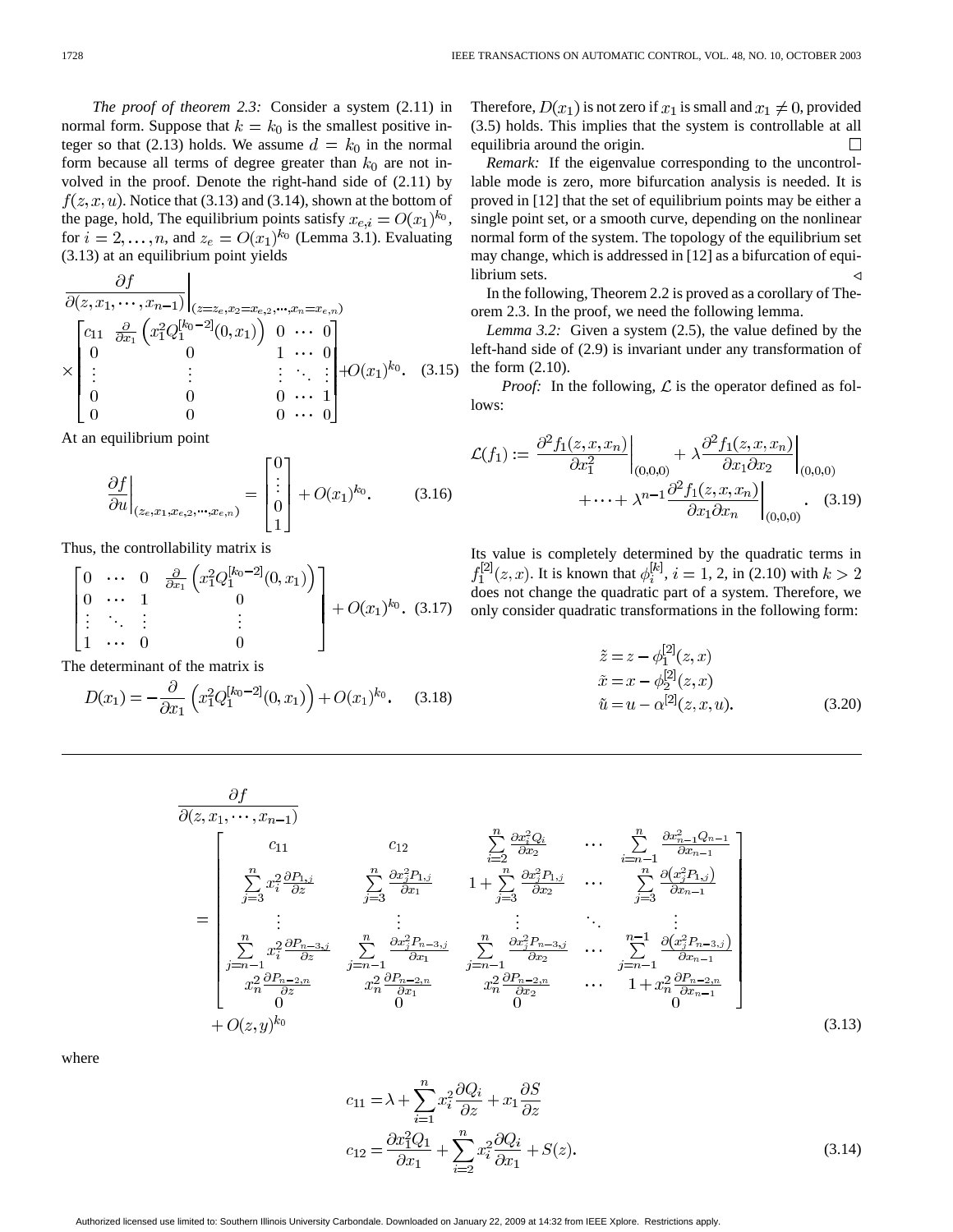Applying (3.20) to (2.5) yields a new system. Suppose that the uncontrollable part in the new system is

$$
\dot{\tilde{z}} = \lambda \tilde{z} + \tilde{f}_1^{[2]}(\tilde{z}, \tilde{x}, \tilde{u}) + \cdots
$$

where  $+\cdots$  represents terms of degree three and higher in  $(\tilde{z}, \tilde{z})$  $\tilde{x}$ , and  $\tilde{u}$ ). Then

$$
\tilde{f}_1^{[2]}(\tilde{z}, \tilde{x}, \tilde{u}) = f_1^{[2]}(\tilde{z}, \tilde{x}, \tilde{u}) + \lambda \phi_1^{[2]}(\tilde{z}, \tilde{x}) \n- \frac{\partial \phi_1^{[2]}(\tilde{z}, \tilde{x})}{\partial \tilde{z}} \lambda \tilde{z} - \frac{\partial \phi_1^{[2]}(\tilde{z}, \tilde{x})}{\partial \tilde{x}} (A_2 \tilde{x} + B_2 \tilde{u}) \quad (3.21)
$$

where

$$
A_2 = \begin{bmatrix} 0 & 1 & 0 & \cdots & 0 \\ 0 & 0 & 1 & \cdots & 0 \\ \vdots & \vdots & \vdots & \ddots & \vdots \\ 0 & 0 & 0 & \cdots & 1 \\ 0 & 0 & 0 & \cdots & 0 \end{bmatrix}_{(n-1)\times(n-1)} \qquad B_2 = \begin{bmatrix} 0 \\ 0 \\ \vdots \\ 0 \\ 1 \end{bmatrix}_{n-1\times1}.
$$

To prove the value of the left-hand side of (2.9) is invariant under the transformation, it is enough to prove

$$
\mathcal{L}\left(\widetilde{f}_1^{[2]}\right) = \mathcal{L}\left(f_1^{[2]}\right).
$$

First, let us assume  $\phi_1^{[2]}(z, x) = a_{1i}x_1x_i, 1 \le j \le n-1$ . Then

$$
\lambda \phi_1^{[2]}(\tilde{z}, \tilde{x}) - \frac{\partial \phi_1^{[2]}(\tilde{z}, \tilde{x})}{\partial \tilde{z}} \lambda \tilde{z} - \frac{\partial \phi_1^{[2]}(\tilde{z}, \tilde{x})}{\partial \tilde{x}} A_2 \tilde{x}
$$
  
=  $\lambda a_{1j} \tilde{x}_1 \tilde{x}_j - a_{1j} \tilde{x}_2 \tilde{x}_j - a_{1j} \tilde{x}_1 \tilde{x}_{j+1}.$ 

Therefore

$$
\mathcal{L}\left(\lambda\phi_1^{[2]}(\tilde{z},\tilde{x})-\frac{\partial\phi_1^{[2]}(\tilde{z},\tilde{x})}{\partial \tilde{z}}\lambda\tilde{z}-\frac{\partial\phi_1^{[2]}(\tilde{z},\tilde{x})}{\partial \tilde{x}}A_2\tilde{x}\right)=0.
$$

Next, if  $\phi_1^{[2]}$  is independent of  $x_1$ , then the expression

$$
\lambda \phi_1^{[2]}(\tilde{z}, \tilde{x}) - \frac{\partial \phi_1^{[2]}(\tilde{z}, \tilde{x})}{\partial \tilde{z}} \lambda \tilde{z} - \frac{\partial \phi_1^{[2]}(\tilde{z}, \tilde{x})}{\partial \tilde{x}} A_2 \tilde{x}
$$
 (3.22)

does not generate any term of the form  $\tilde{x}_1 \tilde{x}_j$ . Obviously, applying  $\mathcal L$  to (3.22) yields zero. So, for any choice of  $\phi_1^{[2]}$ , (3.21) implies

$$
\mathcal{L}\left(\widetilde{f}_1^{[2]}\right) = \mathcal{L}\left(f_1^{[2]}\right).
$$

*Proof of Theorem 2.2:* Consider a system (2.5). From Lemma 3.2,  $\mathcal{L}(f_1)$  is invariant, where  $\mathcal L$  is defined by (3.19). So, its value equals the value computed using its normal form (2.11). However, it is easy to check that the invariant number computed from the normal form is  $2Q_1^{[0]}$ . Therefore

$$
2Q_1^{[0]}(0,0) = \mathcal{L}(f_1).
$$

Condition (2.9) implies  $Q_1^{[0]} \neq 0$ . Then, Theorem 2.2 follows the result of Theorem 2.3.

#### IV. EXAMPLES OF FEEDBACK STABILIZATION

We consider a nonlinear system

$$
\begin{aligned}\n\dot{z} &= z + x_1^p + x_2^q \\
\dot{x}_1 &= x_2 \\
\dot{x}_2 &= u\n\end{aligned} \tag{4.1}
$$

where  $p$ ,  $q$  are positive integers greater than one. Note that in this case  $k_0 = p$  and

$$
Q^{[p-2]}(0, x_1) = x_1^{p-2}.
$$
\n(4.2)

The linearization of the system is uncontrollable at the origin. Because the uncontrollable mode is positive, it is not stabilizable at (0, 0, 0) by any smooth feedback. However, the system has infinite number of equilibrium points around the origin. The equilibrium points are

$$
z_e = -x_1^p
$$
  
\n
$$
x_{e,2} = 0
$$
  
\n
$$
u_e = 0.
$$
\n(4.3)

The controllability matrix is

$$
\begin{bmatrix} 0 & 0 & px_1^{p-1} \\ 0 & 1 & 0 \\ 1 & 0 & 0 \end{bmatrix}.
$$
 (4.4)

According to Theorem 2.3, if we choose  $x_1 \neq 0$  but close to zero, then the system is controllable and thus is stabilizable. To practically stabilize the system, we pick up an equilibrium point that is different from the origin. Both linear and nonlinear feedbacks are designed to test the stability.

In the simulations, we define  $p = q = 4$ . An even number for  $p$  and  $q$  makes the stabilization extremely difficult. In fact, existing results on stabilization of uncontrollable systems require the dominating nonlinear terms to have odd number degree, if the uncontrollable mode is positive. In this case, (4.1) cannot be stabilized by any kind of feedback, no matter the feedback is smooth, continuous, or time dependent. However, all other equilibria of (4.1) are locally stabilizable because they are linearly controllable. Therefore, it is possible to stabilize the system at a point close to the origin. Furthermore, we will show that the domain of attraction for (4.1) is unbounded. For example, consider an equilibrium point around the origin

$$
(z_e, x_{1e}, x_{2e}, u_e) = \left(-\sqrt[3]{\left(\frac{1}{4}\right)^4}, \sqrt[3]{\frac{1}{4}}, 0, 0\right). \tag{4.5}
$$

The first feedback that we use is a simple linear control stabilizing the system at the equilibrium point. Let

$$
u = -24\left(z + \sqrt[3]{\left(\frac{1}{4}\right)^4}\right) - 18\left(x_1 - \sqrt[3]{\frac{1}{4}}\right) - 7x_2.
$$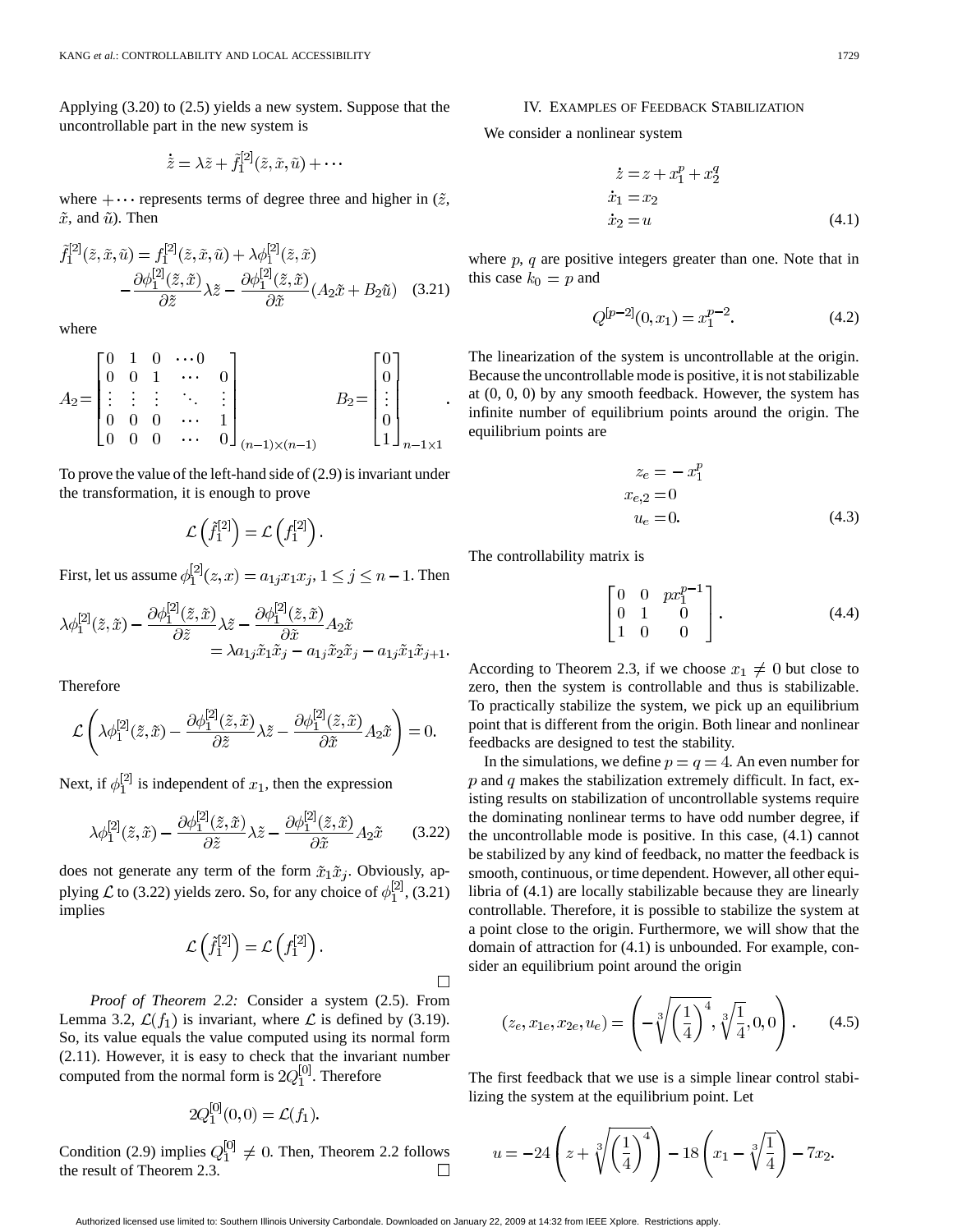

Then, the eigenvalues of the linearized system at  $(z_e, x_{1e},$  $x_{2e}$ , *u*) are  $\{-1, -2, -3\}$ . We set the initial condition to be  $(z(0), x_1(0), x_2(0)) = (-0.2575, 0.5857, 0)$ . Fig. 1 is a plot of the trajectories  $z(t) - z_e$ ,  $x_1(t) - x_{1e}$  and  $x_2(t) - x_{2e}$ . It shows that the system is stabilized at the equilibrium point. In Fig. 1, we shift the equilibrium point (4.5) to the origin.

While the linear feedback is easy to design and easy to implement, the domain of attraction is small. Furthermore, as the equilibrium point gets closer to the origin, the gain becomes higher. In the following, a nonlinear feedback is designed to significantly increase the size of the domain of attraction. Let us again consider our previous example in the case of  $p = q = 4$ , i.e.,

$$
\begin{aligned}\n\dot{z} &= z + x_1^4 + x_2^4 \\
\dot{x}_1 &= x_2 \\
\dot{x}_2 &= u.\n\end{aligned} \tag{4.6}
$$

It can be shown that  $z(t) \ge 0$  for all  $t \ge 0$  if  $z(0) > 0$ . Because all equilibrium points satisfy  $z \leq 0$ , we only consider the case of  $z(0) \leq 0$ . Define  $\overline{z} = \sqrt[4]{-z}$ . Then

$$
\dot{\overline{z}} = \frac{1}{4}(-z)^{\frac{-3}{4}} \cdot (-1) \cdot \dot{z}
$$
  
\n
$$
= \frac{1}{4} \cdot \frac{(-1)}{\overline{z}^3} \left( -\overline{z}^4 + x_1^4 + x_2^4 \right)
$$
  
\n
$$
= \frac{1}{4} \left( \overline{z} - \frac{x_1^4 + x_2^4}{\overline{z}^3} \right).
$$
 (4.7)

Hence, the set of equilibrium points of the new system is defined by the equations  $|\bar{z}_e| = |x_{1e}|, x_{2e} = 0, u_e = 0$ , where  $x_1$  is selected as the parameter. The linearization of the system at an equilibrium is

$$
A = \begin{bmatrix} \frac{1}{4} \left( 1 + \frac{3(x_{1e}^4 + x_{2e}^4)}{\bar{z}^4} \right) & -\frac{x_{1e}^3}{\bar{z}^3} & -\frac{x_{2e}^3}{\bar{z}^3} \\ 0 & 1 & 0 \\ 0 & 0 & 0 \end{bmatrix} \quad B = \begin{bmatrix} 0 \\ 0 \\ 1 \end{bmatrix}.
$$
\n
$$
(4.8)
$$

Suppose  $[k_1, k_2, k_3]$  is the feedback gain, then

$$
u = -k_1(\bar{z} - \bar{z}_e) - k_2(x_1 - x_{1e}) - k_3x_2.
$$
 (4.9)

In the original coordinates

1

$$
u = -k_1 \left( (-z)^{\frac{1}{4}} - \bar{z}_e \right) - k_2 (x_1 - x_{1e}) - k_3 x_2. \tag{4.10}
$$

The feedback is continuous whenever  $z \leq 0$ . It is smooth at all equilibrium points except for the origin. In this simulation, the control gain is  $k_1 = -50.6092$ ,  $k_2 = 36.4671$ , and  $k_3 =$  $13.1504$ , which are obtained by applying LQR to  $(4.8)$  with

$$
R = 1 \quad Q = 100I
$$

where I is the 3  $\times$  3 identity matrix. In the following simulation, the equilibrium is (4.5) and the initial condition is  $(-1.157\,490\,1, 0.629\,960\,5, 0)$ . The trajectories  $z(t)$ ,  $x_1(t)$ and  $x_2(t)$  is shown in Fig. 2, in which the equilibrium point is transformed to the origin. In comparison with the linear controller, the simulation using the nonlinear feedback has an initial error of 1.0, while the initial error in Fig. 1 is less than 0.11. For this particular example, numerical experiments using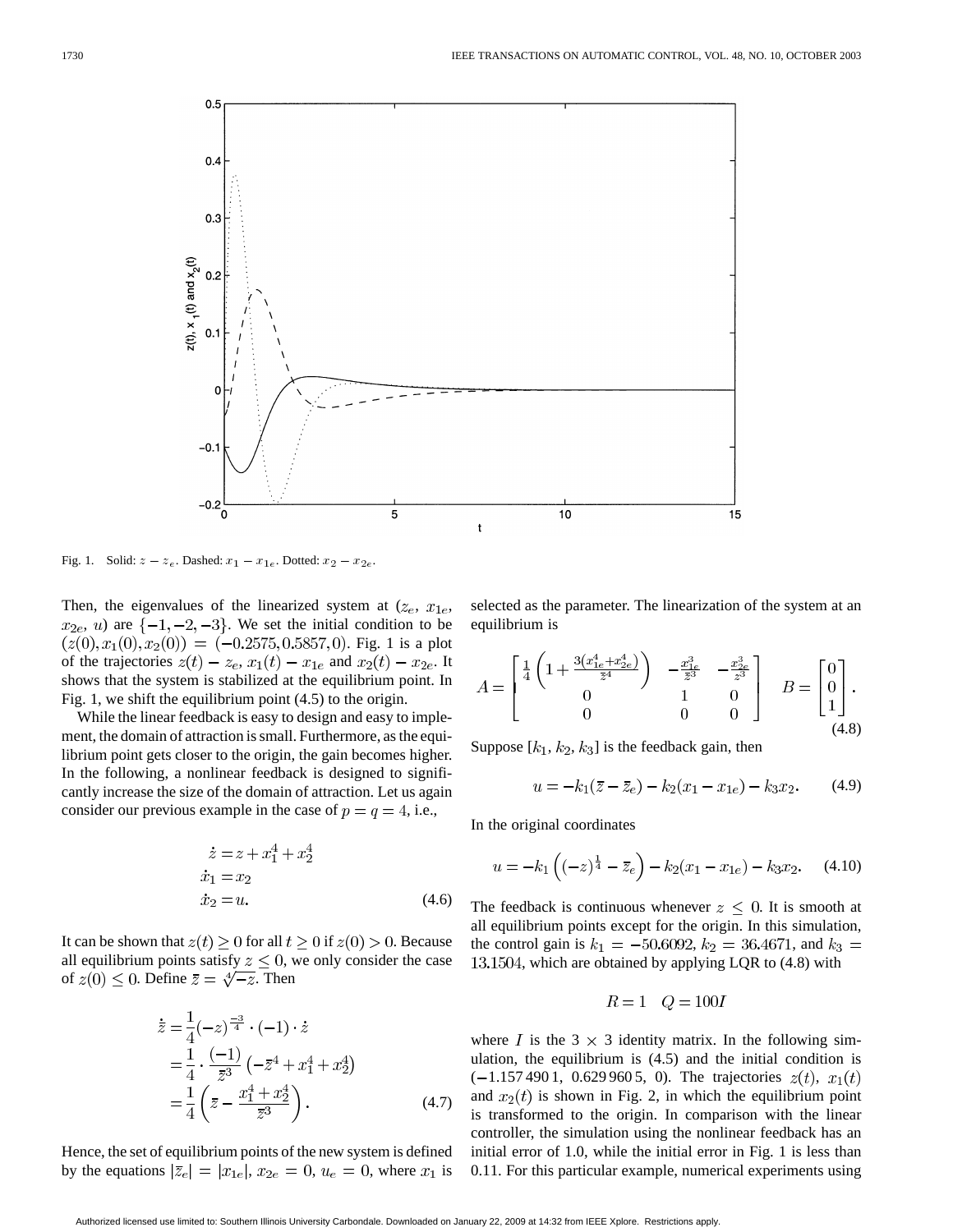

different initial conditions show that the nonlinear feedback has a larger domain of attraction than the linear feedback.

Once the system is stabilized at an equilibrium point, the state of the system can be driven along the set of equilibrium. For instance, suppose the system is to be stabilized at

$$
(10^{-8}, 10^{-2}, 0) \tag{4.11}
$$

which is very close to the origin. Under a feedback control, the domain of attraction around the equilibrium point (4.11) is very small. If the initial condition is not close to  $(4.11)$ , we can stabilize the system at another equilibrium. Then, slowly move the equilibrium point along the curve (4.3) in the direction of (4.11). In the following simulation, we first stabilize the system at the equilibrium (4.5), which has a much larger domain of attraction. Then, the equilibrium point is moved slowly from the initial equilibrium point (4.5) toward (4.11). In the simulation shown in Fig. 3, the initial condition of the system is (4.5), and the feedback is (4.10) with  $k_1 = -50.6092$ ,  $k_2 = 36.4671$ , and  $k_3 = 13.1504$ . Every ten seconds, the value of  $x_{1e}$  in the controller (4.10) is reduced by  $\Delta x_{1e}$ . The value of  $z_e$  is changed accordingly. At the end of every iteration, the state of the system is driven closer to the origin than before. Several step sizes

$$
\Delta x_{1e} = 0.1, 0.05, 0.01, 0.005
$$

are used in the simulation. The step size 0.1 is used for the first few iterations. As the state gets closer and closer to the origin, the smaller and smaller step sizes are used. At  $t = 160$ , i.e., after 15 iterations, the state of the system is stabilized at the destination equilibrium (4.11). Notice that the equilibrium set (4.3) is unbounded. Therefore, the domain in which the system can be driven to a neighborhood of the origin is unbounded.

Although (2.13) is based on the normal form, it is not necessary to transform a system to its normal form to design a feedback. Based on Theorem 2.3, if a system is not linearly controllable at  $(z, x) = (0, 0)$ , it is worthy to check the controllability of the system at other equilibrium points in a neighborhood of the origin because they are likely to be controllable. If the computation of the normal form for the given system is complicated, the computation of the controllability matrix is relatively straightforward, which does not require the normal form. For example, consider the following system that is not in the normal form (2.11):

$$
\begin{aligned}\n\dot{z} &= z - x_1^2 \\
\dot{x}_1 &= -x_2 \\
\dot{x}_2 &= x_1^2 + x_1 x_2 + u.\n\end{aligned} \tag{4.12}
$$

Clearly, the set of equilibrium points is  $z = x_1^2$ ,  $x_2 = 0$ ,  $u = -x_1^2$ . The system is not controllable at the origin. The controllability matrix at these equilibria is

$$
\begin{bmatrix} 0 & 0 & 2x_1 \\ 0 & -1 & -x_1 \\ 1 & x_1 & -2x_1 + x_1^2 \end{bmatrix}.
$$
 (4.13)

Thus, the system is controllable at the equilibrium points around the origin with  $x_1 \neq 0$ .

#### V. NECESSARY CONDITION FOR CONTROLLABILITY

Theorem 2.3 is a sufficient condition for systems to be linearly controllable in a vicinity of the origin. Is the condition also necessary? The answer depends on the convergence of the normal form. As we know that the Poincaré normal form may not converge as the degree approaches infinity. The same is true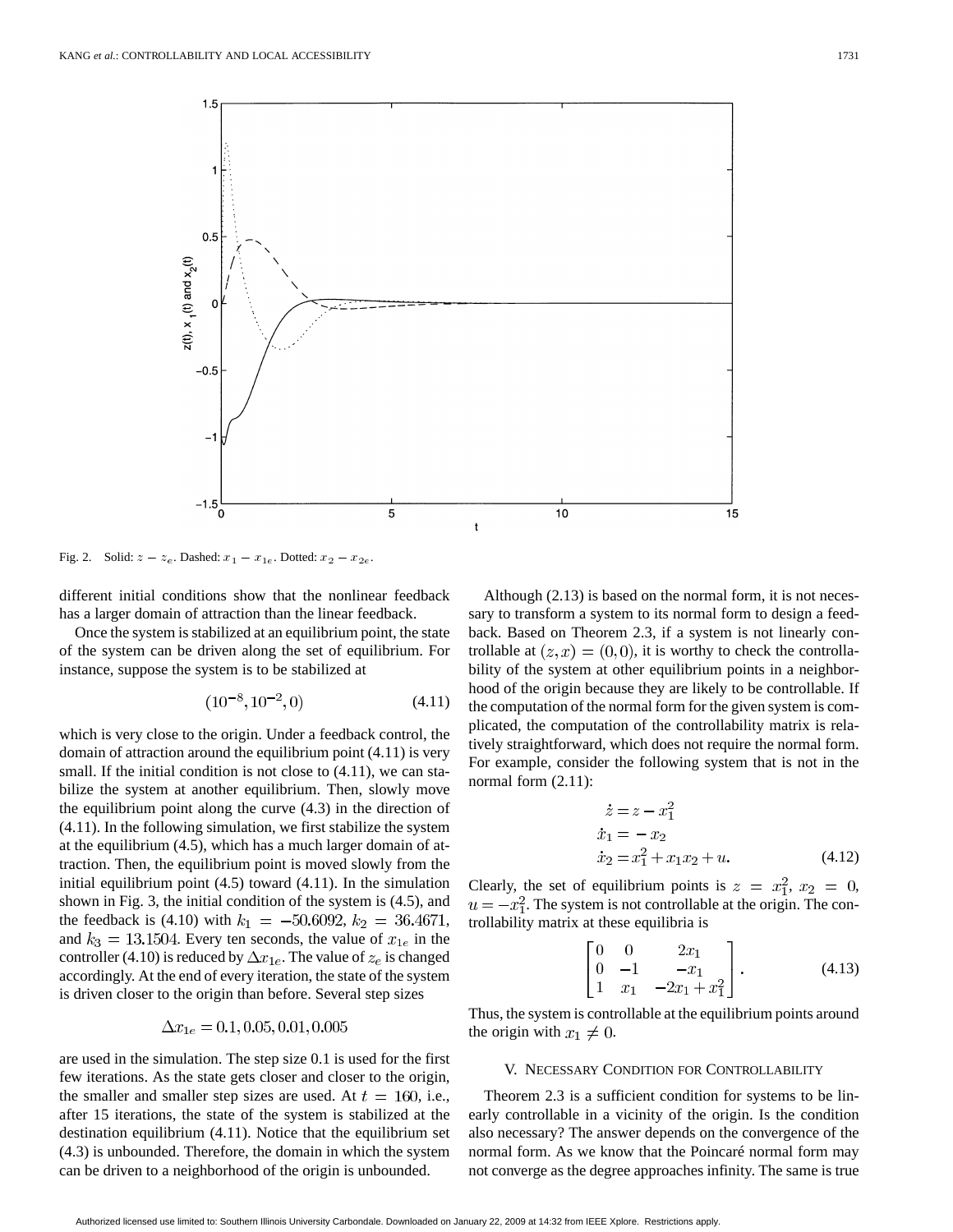

Fig. 3. Solid:  $z$ . Dashed:  $x_1$ . Dotted:  $x_2$ .

for control systems. However, if the formal series of normal form converges for a control system, then (2.13) in Theorem 2.3 is also a necessary condition for the controllability of nonzero equilibrium points in a neighborhood of the origin.

*Theorem 5.1:* Consider a system in normal form (2.11). Consider the case in which  $d = \infty$ , i.e., the homogeneous parts of all degrees are known. Suppose the normal form converges as a power series in a neighborhood of the origin. If

$$
Q_1^{[k-2]}(0, x_1) = 0 \tag{5.1}
$$

for all  $k > 2$ , then there exists a neighborhood, V, of the origin so that the system is not linearly controllable at all equilibrium points in  $V$ .

*Proof:* If the normal form (2.11) contains all the homogenous parts of arbitrary degree, then  $O(z, x)^{d+1}$  is not in the normal form. Because  $Q_1(0, x_1) = 0$ , the equilibrium set is simple

$$
\{(z,x)|z=x_2=\cdots=x_{n-1}=0,x_1=\epsilon,\epsilon\in\Re\}.
$$
 (5.2)

Now, consider the linearization matrix (3.13). Substituting any equilibrium point (5.2) into the matrix yields

| $\left\lceil\frac{c_{11}}{0}\right\rceil$ | U.       | $\vert 0 \vert$ | $\vert 0 \vert$ |  |
|-------------------------------------------|----------|-----------------|-----------------|--|
|                                           | 0        | $\mathbf{1}$    | $\overline{0}$  |  |
| $\theta$                                  | 0.       | $\overline{0}$  | $1\,$           |  |
|                                           |          |                 |                 |  |
| 0                                         | $\Omega$ | 0               | $\overline{0}$  |  |
|                                           | 0        | 0               | $\overline{0}$  |  |

The vector B in the linearization is  $[0 \ 0 \ \dots \ 1]^T$ . It is easy to check that the controllability matrix has rank  $n - 1$ . So,

the system is not linearly controllable at any equilibrium point around the origin. П

Theorem 5.1 has two major limitations. It assumes a convergent normal form as a power series. However, it is not easy to prove the convergence of a normal form. It is known that Poincaré normal form does not always converge. The same is true for the normal form of control systems. In fact, the problem of convergence of a normal form for control systems is still largely an open problem, although a lot of examples do have convergent normal forms. Another limitation of the necessary condition is due to the fact that systems may not be analytic. If the normal form is not analytic, then  $(2.13)$  is not a necessary condition. This is proved in the following example.

*Example:* Consider the system

$$
\begin{aligned}\n\dot{z} &= z + p(x_1) \\
\dot{x}_1 &= x_2 \\
\dot{x}_2 &= u\n\end{aligned} \tag{5.3}
$$

where

$$
p(x_1) = \begin{cases} e^{-\frac{1}{x_1^2}}, & x_1 \neq 0 \\ 0, & x_1 = 0 \end{cases}.
$$
 (5.4)

The system has an equilibrium set defined by

$$
\{(z,x)|z=-p(x_1),x_2=0,x_1=\epsilon,\epsilon\in\Re\}.
$$

The function  $p(x_1)$  is  $C^{\infty}$ , but not analytic. Its Taylor expansion is zero. Therefore, (5.3) satisfies (5.1). However, the system is linearly controllable at all the equilibrium points except for the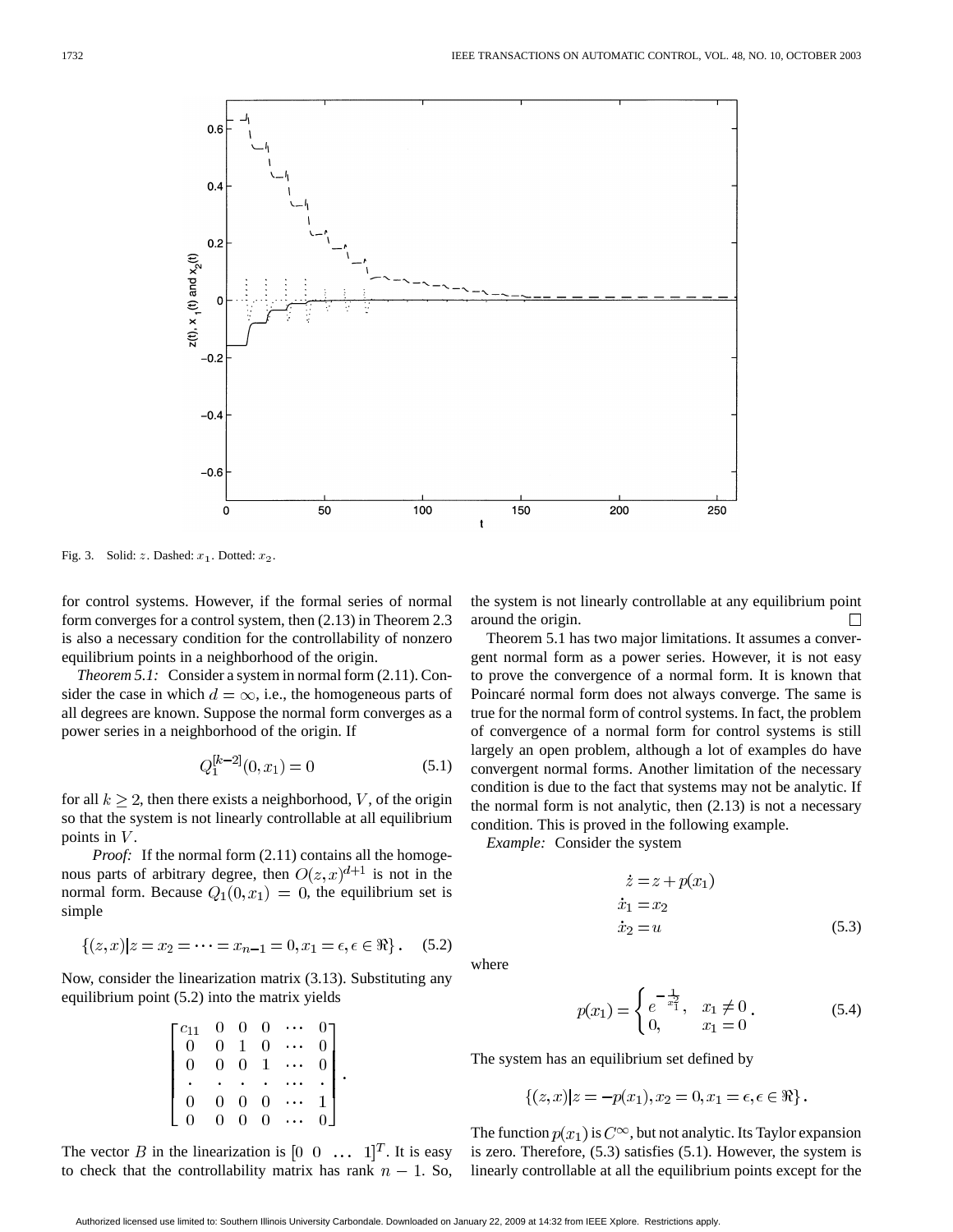origin. This is true because of the following controllability matrix derived from (5.3) at any equilibrium point  $(z, x_1, x_2)$  =  $(0, \epsilon, 0)$  with  $\epsilon \neq 0$ ,

$$
\begin{bmatrix} 0 & 0 & \frac{3}{x_1^3} e^{-\frac{1}{x_1^2}} \\ 0 & 1 & 0 \\ 1 & 0 & 0 \end{bmatrix}.
$$

#### VI. LOCAL ACCESSIBILITY

Controllability and accessibility are fundamental properties of nonlinear control systems. It is proved that the accessibility of a control system is closely related to the dimension of the accessibility distribution. However, for systems with uncontrollable linearization, the computation of the dimension of the accessibility distribution is not straightforward, if it is possible. In this section, we prove a simple relationship between the normal form and its local accessibility for systems with a single nonzero uncontrollable mode. Based on this result, it is easy to check the local accessibility for systems in normal form.

In this section, we consider affine systems of the following form:

$$
\Sigma: \dot{x} = f(x) + g(x)u \quad x(\cdot) \in \Re^n \quad u(\cdot) \in \mathcal{U} \tag{6.1}
$$

where  $U$  is the space of piecewise continuous functions also called *admissible inputs*. The vector fields  $f$  and  $g$  are either smooth or analytic or of class  $C^k$  for sufficiently large  $k$ . Given a state  $x_0$ . Let V be a neighborhood of  $x_0$ . From [18], we denote  $R^{V}(x_0,T)$  the reachable set from  $x_0$  at time  $T > 0$ , following trajectories which remain for  $t \leq T$  in V, and denote

$$
R_T^V(x_0) = \cup_{\tau < T} R^V(x_0, \tau).
$$

*Definition 6.1 [18]:* The system  $\Sigma$  is locally accessible from  $x_0$  if  $R^V_T(x_0)$  contains a nonempty open set of  $\mathbb{R}^n$  for all neighborhood V of  $x_0$  and all  $T > 0$ .

Denote by C the smallest Lie algebra of vector fields on  $\mathbb{R}^n$ containing f and g. Let  $\Delta$  be the involutive distribution generated by  $C$ , that is

$$
\Delta(x) = \text{span}\left\{X(x), \ X \in \mathcal{C}\right\}, \qquad \text{for any } x \in \mathcal{M}.
$$

It is well-known that  $\Sigma$  is locally accessible from  $x_0$  if  $\dim \Delta(x_0) = n.$ 

In the following, we assume that  $(6.1)$  is in the normal form defined by (2.11). Because (6.1) is affine in control,  $x_n$  do not appear in the nonlinear part of (2.11) (see [12]). In this section, the nonlinear normal form of degree less than or equal to  $m_0$  is used, where  $m_0$  is an integer to be specified later. Thus, (6.1) has the following form:

$$
\begin{aligned}\n\dot{z} &= f_1(z, x) + g_1(z, x)u \\
&= \lambda z + \sum_{m=2}^{m_0} f_1^{[m]}(z, x) + O(z, x, u)^{m_0 + 1} \\
\dot{x} &= f_2(z, x) + g_2(z, x)u \\
&= Ax + Bu + \sum_{m=2}^{m_0} f_2^{[m]}(z, x) + O(z, x, u)^{m_0 + 1} \tag{6.2}\n\end{aligned}
$$

where

 $\triangle$ 

$$
f_1^{[m]}(z, x) = \sum_{j=1}^{n-1} x_j^2 Q_j^{[m-2]}(z, \bar{x}_j) + x_1 S^{[m-1]}(z)
$$

$$
f_{2,i}^{[m]}(z, x) = \sum_{j=i+2}^{n-1} x_j^2 P_{i,j}^{[m-2]}(z, \bar{x}_j)
$$
for  $m \ge 2$  and  $1 \le i \le n-3$ .

*Theorem 6.1:* Consider (6.2). Suppose

$$
f_1^{[m]}(0, x) \neq 0 \tag{6.3}
$$

for some positive integer  $m > 1$ . Then, the distribution  $\Delta$  has full rank at  $(z, x) = (0, 0)$ . Thus, (6.2) is locally accessible at the origin.

From the normal form  $(6.2)$ , the condition  $(6.3)$  is equivalent to the existence of nonnegative integers  $i_1, \ldots, i_n$ , with  $i_1$  +  $\cdots + i_n \geq 2$ , such that

$$
\frac{\partial^{i_1+\cdots+i_n} f_1}{\partial x_1^{i_1}\cdots \partial x_n^{i_n}}(0,0) \neq 0.
$$
\n(6.4)

Let  $m_0 = i_1 + i_2 + \cdots + i_n$  be the smallest positive integer that satisfies the condition (6.4). Following differential geometry, the vector fields  $f$  and  $g$  are also denoted by

$$
f(z,x) = f_1(z,x)\frac{\partial}{\partial z} + \frac{\partial}{\partial x} \cdot f_2(z,x)
$$

$$
g(z,x) = g_1(z,x)\frac{\partial}{\partial z} + \frac{\partial}{\partial x} \cdot g_2(z,x)
$$

where

$$
\frac{\partial}{\partial x} = \begin{bmatrix} \frac{\partial}{\partial x_1} & \frac{\partial}{\partial x_2}, \dots, & \frac{\partial}{\partial x_{n-1}} \end{bmatrix}
$$

In  $f_1^{[m_0]}(z, x)$ , the terms independent of z form a new function, denoted by  $f_1^{[m_0]}(x)$ , i.e.,

$$
f_1^{[m_0]}(x) = f_1^{[m_0]}(z, x)|_{z=0}.
$$

Let  $Q_x(z)$  be any function of  $(z, x)$  satisfying  $O_x(0) = 0$ . Then, the function  $f_1(z, x)$  has the following form:

$$
f_1(z,x) = f_1^{[m_0]}(x) + O_x(z) + O(z,x)^{m_0+1}.
$$
 (6.5)

Because

$$
f^{[m_0]}(x) = \sum_{j=1}^{n-1} x_j^2 Q_j^{[m_0-2]}(0, \bar{x}_j) \neq 0
$$

let s be the largest positive integer so that  $Q_s^{[m_0-2]}(0, \bar{x}_s) \neq 0$ . Therefore

$$
\frac{\partial f_1^{[m_0]}(x)}{\partial x_j} = 0, \quad \text{if } j > s. \tag{6.6}
$$

To prove Theorem 6.1, we must derive the formulas for the vectors  $ad_f^k(g)$ . Given

$$
f = \left(f_1^{[m_0]}(x) + O_x(z) + O(z, x)^{m_0+1}\right)\frac{\partial}{\partial z}
$$

$$
+ \frac{\partial}{\partial x} \cdot \left(Ax + O(z, x)^2\right)
$$

$$
g = \frac{\partial}{\partial x_{n-1}} + O(z, x)^{[m_0+1]}\frac{\partial}{\partial z} + \frac{\partial}{\partial x}
$$

$$
\cdot O(z, x)^{[m_0+1]}
$$
(6.7)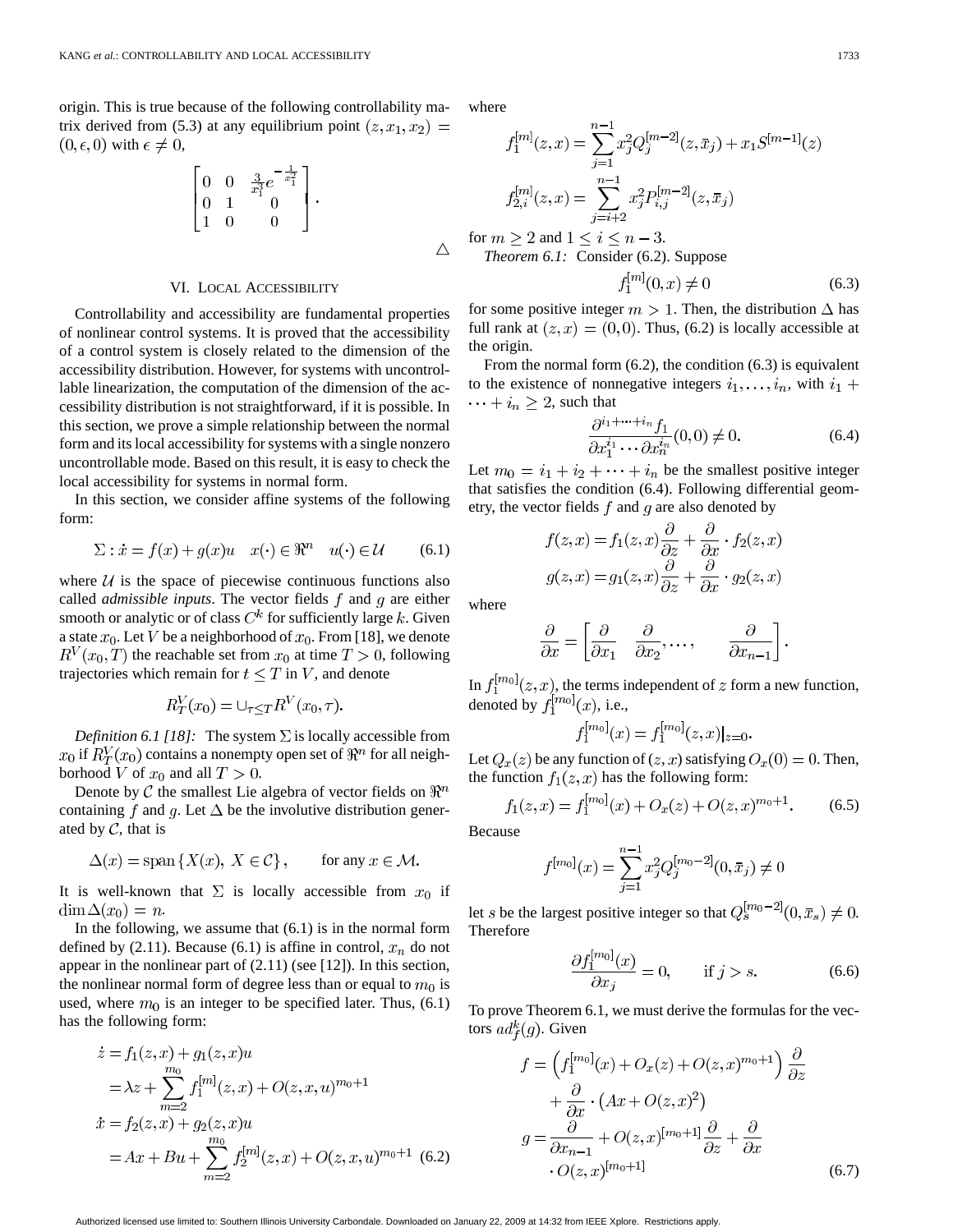and the (6.6), it is straightforward to prove the following equation:

$$
(-1)ad_f(g) = [g, f]
$$
  
=  $(O_x(z) + O(z, x)^{m_0}) \frac{\partial}{\partial z} + \frac{\partial}{\partial x_{n-2}}$   
+  $\frac{\partial}{\partial x} \cdot O(z, x)$  (6.8)

if  $s < n - 1$ . Once again, based on (6.8) and (6.6), it can be proved that

$$
ad_f^2(g) = [-ad_f(g), f]
$$
  
=  $(O_x(z) + O(z, x)^{m_0}) \frac{\partial}{\partial z} + \frac{\partial}{\partial x_{n-3}} + \frac{\partial}{\partial x} \cdot O(z, x)$ 

provided  $s < n - 2$ . In general, if  $k < n - s$ , we have

$$
(-1)^{k}ad_{f}^{k}(g) = (O_{x}(z) + O(z, x)^{m_{0}}) \frac{\partial}{\partial z} + \frac{\partial}{\partial x_{n-k-1}}
$$

$$
+ \frac{\partial}{\partial x} \cdot O(z, x), \quad \text{for } k < n - s. \quad (6.9)
$$

When  $k = n - s - 1$ , the vector field  $ad_f^{n-s-1}$  has a term  $\partial/\partial x_s$ . By the definition of  $s$ 

$$
\frac{\partial f_1^{[m_0]}(x)}{\partial x_s} \neq 0.
$$

Therefore, if  $k = n - s$ , we have

$$
(-1)^{n-s}ad_f^{n-s}(g) = \left(\frac{\partial f_1^{[m_0]}(x)}{\partial x_s} + O_x(z) + O(z, x)^{m_0}\right)
$$

$$
\times \frac{\partial}{\partial z} + \frac{\partial}{\partial x_{s-1}} + \frac{\partial}{\partial x} \cdot O(z, x). \quad (6.10)
$$

In general, for any positive integer k satisfying  $n - 2 > k$  $n - s$ 

$$
(-1)^{k}ad_{f}^{k}(g) = \left(O(x)^{[m_{0}-1]} + O_{x}(z) + O(z,x)^{m_{0}}\right)\frac{\partial}{\partial z}
$$

$$
+\frac{\partial}{\partial x_{n-k-1}} + \frac{\partial}{\partial x} \cdot O(z,x). \quad (6.11)
$$

The formula of the vector field  $ad_f^k(g)$  is summarized in the following lemma.

*Lemma 6.1:* Define the vector fields  $h_k = (-1)^k a d_f^k(g)$ , for  $k = 1, 2, ..., n - 2$ , then

$$
h_k = (-1)^k ad_f^k(g)
$$
  
\n
$$
= (O_x(z) + O(z, x)^{m_0}) \frac{\partial}{\partial z} + \frac{\partial}{\partial x_{n-k-1}}
$$
  
\n
$$
+ \frac{\partial}{\partial x} \cdot O(z, x), \qquad k < n - s
$$
  
\n
$$
h_{n-s} = (-1)^{n-s} ad_f^{n-s}(g)
$$
  
\n
$$
= \left( \frac{\partial f_1^{[m_0]}(x)}{\partial x_s} + O_x(z) + O(z, x)^{m_0} \right) \frac{\partial}{\partial z} + \frac{\partial}{\partial x_{s-1}}
$$
  
\n
$$
+ \frac{\partial}{\partial x} \cdot O(z, x)
$$
  
\n
$$
h_k = (-1)^k ad_f^k(g)
$$
  
\n
$$
= \left( O(x)^{[m_0 - 1]} + O_x(z) + O(z, x)^{m_0} \right) \frac{\partial}{\partial z}
$$
  
\n
$$
+ \frac{\partial}{\partial x_{n-k-1}} + \frac{\partial}{\partial x} \cdot O(z, x), \qquad k > n - s. \quad (6.12)
$$

*Proof of Theorem 6.1:* Define the vector field  $\hat{f}$  by the following equation:

$$
\hat{f} = [h_{n-s-1}, h_{n-s}]
$$
  
= 
$$
\left[ (-1)^{n-s-1} a d_f^{n-s-1}(g), -(-1)^{n-s} a d_f^{n-s}(g) \right].
$$
 (6.13)

From Lemma 6.1, we have

$$
\hat{f} = \left(\frac{\partial^2 f_1^{[m_0]}(x)}{\partial x_s^2} + O_x(z) + O(z, x)^{m_0 - 1}\right) \frac{\partial}{\partial z}
$$

$$
+ \frac{\partial}{\partial x} \cdot V(z, x) \tag{6.14}
$$

where  $V(z, x)$  is any vector field, which is not important for the derivation that follows. Suppose  $i_1, i_2, \dots, i_s$  is a sequence of nonnegative integers so that  $i_1 + i_2 + \cdots + i_s = m_0$  and

$$
\frac{\partial^{m_0} f_1^{[m_0]}(x)}{\partial x_1^{i_1} \partial x_2^{i_2} \dots \partial x_s^{i_s}} \neq 0.
$$
\n(6.15)

From the definition of  $m_0$  and the structure of normal form, we know that the sequence  $\{i_1, i_2, \ldots, i_s\}$  exists and  $i_s \geq 2$ . From Lemma 6.1 and the (6.14), it is straightforward to derive the following equation:

$$
ad_{h_{n-j-1}}(\hat{f}) = \left[(-1)^{n-j-1}ad_f^{n-j-1}(g), \hat{f}\right]
$$

$$
= \left(\frac{\partial^3 f_1^{[m_0]}(x)}{\partial x_j \partial x_s^2} + O_x(z) + O(z, x)^{m_0-2}\right)
$$

$$
\times \frac{\partial}{\partial z} + \frac{\partial}{\partial x} \cdot V(z, x) \tag{6.16}
$$

where  $V(z, x)$  is any vector field. It is a different function from the vector  $V$  in (6.14). However, because its value is not important for the derivation, we keep the same notation,  $V$ , for the reason of simplicity.

In general, we have

$$
ad_{h_{n-2}}^{i_1} \left( ad_{h_{n-3}}^{i_2} \left( \cdots \left( ad_{h_{n-s-1}}^{i_s-2}(\hat{f}) \right) \cdots \right) \right)
$$
  
= 
$$
\left( \frac{\partial^{m_0} f_1^{[m_0]}(x)}{\partial x_1^{i_1} \partial x_2^{i_2} \cdots \partial x_s^{i_s}} + O_x(z) + O(z, x)^{m_0} \right) \frac{\partial}{\partial z}
$$
  
+ 
$$
\frac{\partial}{\partial x} \cdot V(z, x).
$$
 (6.17)

Denote this vector by  $h_{n-1}$ . At the origin  $(z, x) = (0, 0)$ , the vectors  $h_{n-1}, h_{n-2}, \ldots, h_1$ , and g are

$$
\frac{\partial^{m_0} f_1^{[m_0]}(x)}{\partial x_1^{i_1} \partial x_2^{i_2} \cdots \partial x_s^{i_s}} \frac{\partial}{\partial z} + \frac{\partial}{\partial x} \cdot V(0,0),
$$
\n
$$
\frac{\partial}{\partial x_1}, \quad \frac{\partial}{\partial x_2}, \dots, \quad \frac{\partial}{\partial x_{n-1}}
$$

respectively. From (6.15) and the definition of  $h_k$ , the dimension of the distribution  $\Delta$  is n at the origin, therefore, the system is locally accessible from  $(z, x) = (0, 0)$ .  $\Box$ 

The following remark is a partially converse result of Theorem 6.1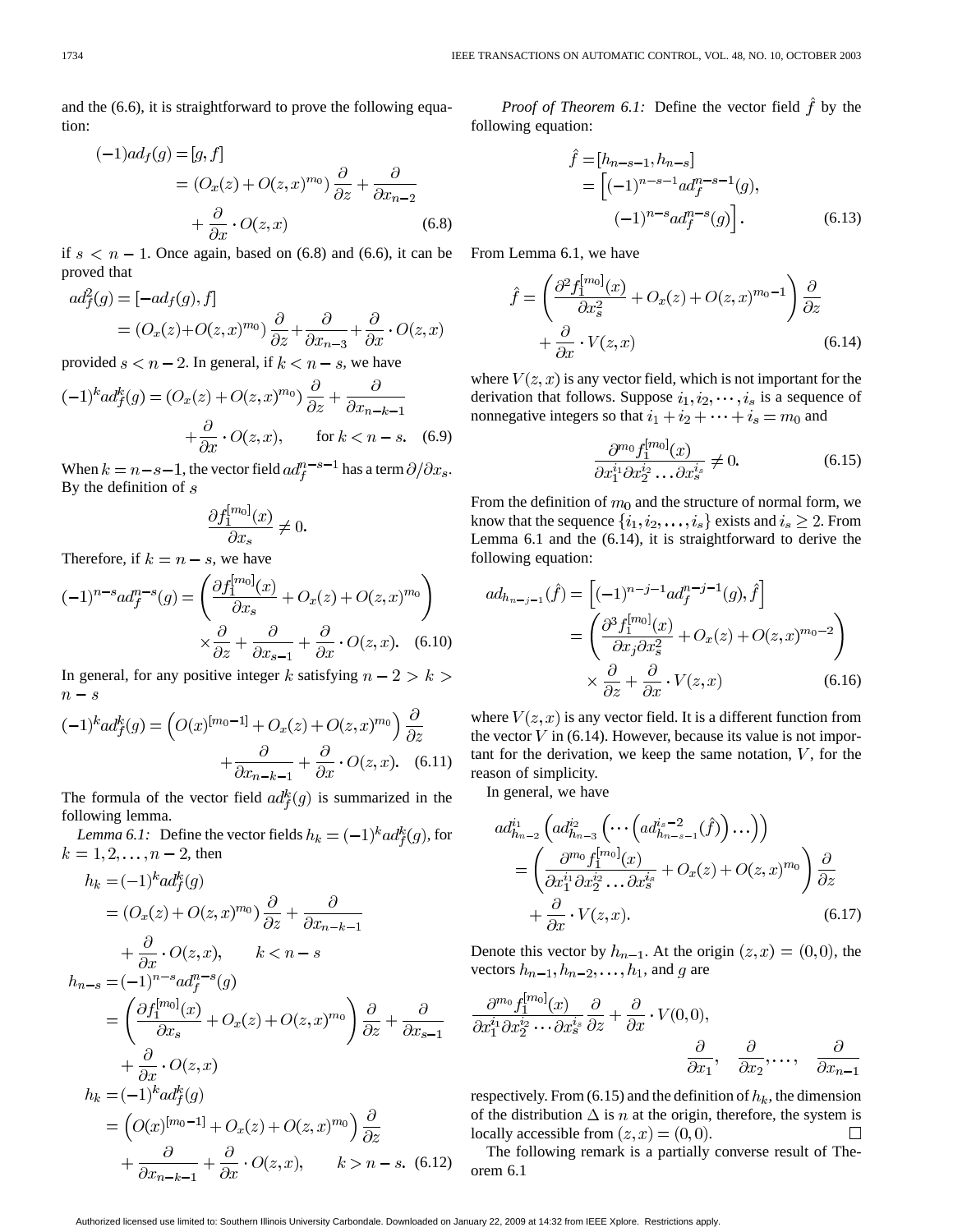*Remark:* Given a system in the form of

$$
\begin{aligned}\n\dot{z} &= f_1(z, x) \\
\dot{x} &= Ax + Bu + O(z, x)^2.\n\end{aligned} \tag{6.18}
$$

◁

Suppose

$$
f_1(z,x)|_{z=0}=0.
$$

Then, (6.18) is not locally accessible from the origin.

The proof of the remark is straightforward. If the initial condition satisfies  $z = 0$ , then the trajectory,  $(z(t), x(t))$ , of the system satisfies  $z(t) = 0$  for all  $t \ge 0$ . Therefore,  $R_T^V(0,0)$  is a subset of the subspace  $\{(z, x)|z = 0\}$ , which does not contain an open set of  $\mathbb{R}^n$ . Therefore, the system is not locally accessible from the origin.

As we know that the normal form, (6.2) is in the form of (6.18) if we let  $m \to \infty$ . In this case, the normal form is a series with infinite number of terms. The result in the remark can be considered as a converse result of Theorem 6.1 for analytic systems whose normal form is a convergent series. In this case, System (6.1) is accessible from the origin if and only if the condition (6.3) holds.

As an illustrative example, let us consider the following system:

$$
\begin{aligned}\n\dot{z} &= z + a_{01}x_1z + (a_{12}x_1 + a_{22}x_2)x_2^2 \\
\dot{x}_1 &= x_2 + x_3^2 \\
\dot{x}_2 &= x_3\n\end{aligned}
$$

In this example  $m_0 = 3$  and the integer  $s = 2$ . If  $a_{12}a_{22} \neq 0$ , then (6.3) is satisfied for  $m = 3$ . Therefore, the system must be locally accessible from the origin, although the system is not linearly controllable at the origin.

In this section, we focus on the accessibility from the equilibrium point. According to [8] and [23], the rank condition and the accessability of analytic systems in an open set are equivalent. The relationship between the rank condition and the invariants in an open neighborhood is a promising topic for future research.

#### VII. CONCLUSION

Three related topics are addressed in this paper, namely the bifurcation of controllability, the stabilization of systems with a positive uncontrollable mode, and the local accessibility of nonlinear systems. Both sufficient and necessary conditions for systems to be linearly controllable at other equilibrium points around an uncontrollable equilibrium are proved. The qualitative change in terms of linear controllability is used to design feedbacks for practical system stabilization in the presence of positive uncontrollable mode. Sufficient conditions are proved for systems to be locally accessible. The theoretical approach in all the proofs is based on the normal forms of nonlinear control systems. A nonlinear normal form consists of the core nonlinearity in a system that cannot be canceled by change of coordinates and state feedback. It is proved in this paper that the normal form of a control system characterizes the linear controllability and the local accessibility of the system.

#### ACKNOWLEDGMENT

The authors would like to thank the anonymous reviewer who provided the illustrative example given at the beginning of Section II.

#### **REFERENCES**

- [1] V. I. Arnol'd, *Geometrical Methods in the Theory of Ordinary Differential Equations*. Berlin, Germany: Springer-Verlag, 1988.
- [2] D. E. Chang, W. Kang, and A. J. Krener, "Normal forms and bifurcations of control systems," in *Proc. 39th IEEE Conf. Decision Control*, Sydney, Australia, 2000, pp. 1602–1607.
- [3] J. Carr, *Applications of Centre Manifold Theory*. New York: Springer-Verlag, 1981.
- [4] S. Celikovsky and E. Aranda-Bricaire, "Constructive nonsmooth stabilization of triangular systems," *Syst. Control Lett.*, vol. 36, pp. 21–37, 1999.
- [5] J. M. Coron and L. Praly, "Adding an integrator for the stabilization problem," *Syst. Control Lett.*, vol. 17, pp. 89–104, 1991.
- [6] W. P. Dayawansa, C. F. Martin, and G. Knowles, "Asymptotic stabilization of a class of smooth two dimensional systems," *SIAM J. Control Optim.*, vol. 28, pp. 1321–1349, 1990.
- [7] B. Hamzi, J.-P. Barbot, S. Monaco, and D. Normand-Cyrot, "Nonlinear discrete-time control of systems with a Naimark-Sacker bifurcation," *Syst. Control Lett.*, vol. 44, no. 4, pp. 245–258, 2001.
- [8] R. Hermann and A. J. Krener, "Nonlinear controllability and observability," *IEEE Trans. Automat. Contr.*, vol. 22, pp. 728–740, 1977.
- [9] H. Hermes, "Homogeneous coordinates and continuous asymptotically stabilizing feedback controls," in *Differential Equations: Stability and Control*, S. Elaydi, Ed. New York: Marcel Dekker, 1991, pp. 249–260.
- [10] A. Isidori, *Nonlinear Control Systems*, 3rd ed. London, U.K.: Springer-Verlag, 1995.
- [11] W. Kang, "Extended controller form and invariant of nonlinear systems with a single input," *J. Math. Syst., Estimat., Control*, vol. 6, pp. 27–51, 1996.
- [12]  $\rightarrow$  "Bifurcation and normal form of nonlinear control systems, part I and II," *SIAM J. Control and Optimization*, vol. 1, no. 36, pp. 193–232, 1998.
- [13]  $\frac{12}{13}$   $\frac{12}{13}$   $\frac{12}{13}$   $\frac{12}{13}$   $\frac{12}{13}$   $\frac{12}{13}$   $\frac{12}{13}$   $\frac{12}{13}$   $\frac{12}{13}$   $\frac{12}{13}$   $\frac{12}{13}$   $\frac{12}{13}$   $\frac{12}{13}$   $\frac{12}{13}$   $\frac{12}{13}$   $\frac{12}{13}$   $\frac{12}{13}$   $\frac{12}{13}$  uncontrollable mode," *SIAM J. Control Optim.*, vol. 38, pp. 1428–1452, 2000.
- [14] W. Kang and A. J. Krener, "Extended quadratic controller normal form and dynamic feedback linearization of nonlinear systems," *SIAM J. Control Optim.*, vol. 30, pp. 1319–1337, 1992.
- [15] A. J. Krener, W. Kang, and D. E. Chang, "Control bifurcations," *IEEE Trans. Automat. Contr.*, to be published.
- [16] M. Kawski, "Homogeneous stabilizing feedback laws," *Control Theory Adv. Technol.*, vol. 6, pp. 497–516, 1990.
- [17] W. Lin and C. Qian, "Adaptive control of nonlinearly parameterized systems: a nonsmooth feedback framework," *IEEE Trans. Automat. Contr.*, vol. 47, pp. 757–774, May 2002.
- [18] H. Nijmeijer and A. J. Van der Schaft, *Nonlinear Dynamical Control Systems*. New York: Springer-Verlag, 1990.
- [19] C. Qian and W. Lin, "A continuous feedback approach to global strong stabilization of nonlinear systems," *IEEE Trans. Automat. Contr.*, vol. 46, pp. 1061–1079, July 2001.
- [20]  $\rightarrow$  "Non-Lipschitz continuous stabilizers for nonlinear systems with uncontrollable unstable linearization," *Syst. Control Lett.*, vol. 42, no. 3, pp. 185–200, 2001.
- [21] L. Rosier, "Homogeneous Lyapunov function for homogeneous continuous vector field," *Syst. Control Lett.*, vol. 19, pp. 467–473, 1992.
- [22] E. D. Sontag *et al.*, "Feedback stabilization of nonlinear systems," in *Robust Control of Linear Systems and Nonlinear Control*, M. K. Kaashoek *et al.*, Eds. Boston, MA: Birkhaüser, 1990, pp. 61–81.
- [23] **\[23]**  $\rightarrow$  *Mathematical Control Theory: Deterministic Finite Dimensional Systems*, 2nd ed. New York: Springer-Verlag, 1998.
- [24] I. A. Tall and W. Respondek, "Feedback classification of nonlinear single-input control systems with controllable linearization: normal forms, canonical forms, and invariants," *SIAM J. Control Optim.*, vol. 41, no. 5, pp. 1498–1531, 2003.
- [25]  $\frac{1}{25}$  (25]  $\frac{1}{25}$  mornal forms and invariants of nonlinear single-input nonlinear systems with noncontrollable linearization," presented at the 5th IFAC Nonlinear Control Systems Design Symp., Russia, 2001.
- [26] J. Zabzcyk, *Mathematical Control Theory: An Introduction*. Boston, MA: Birkhaüser, 1992.